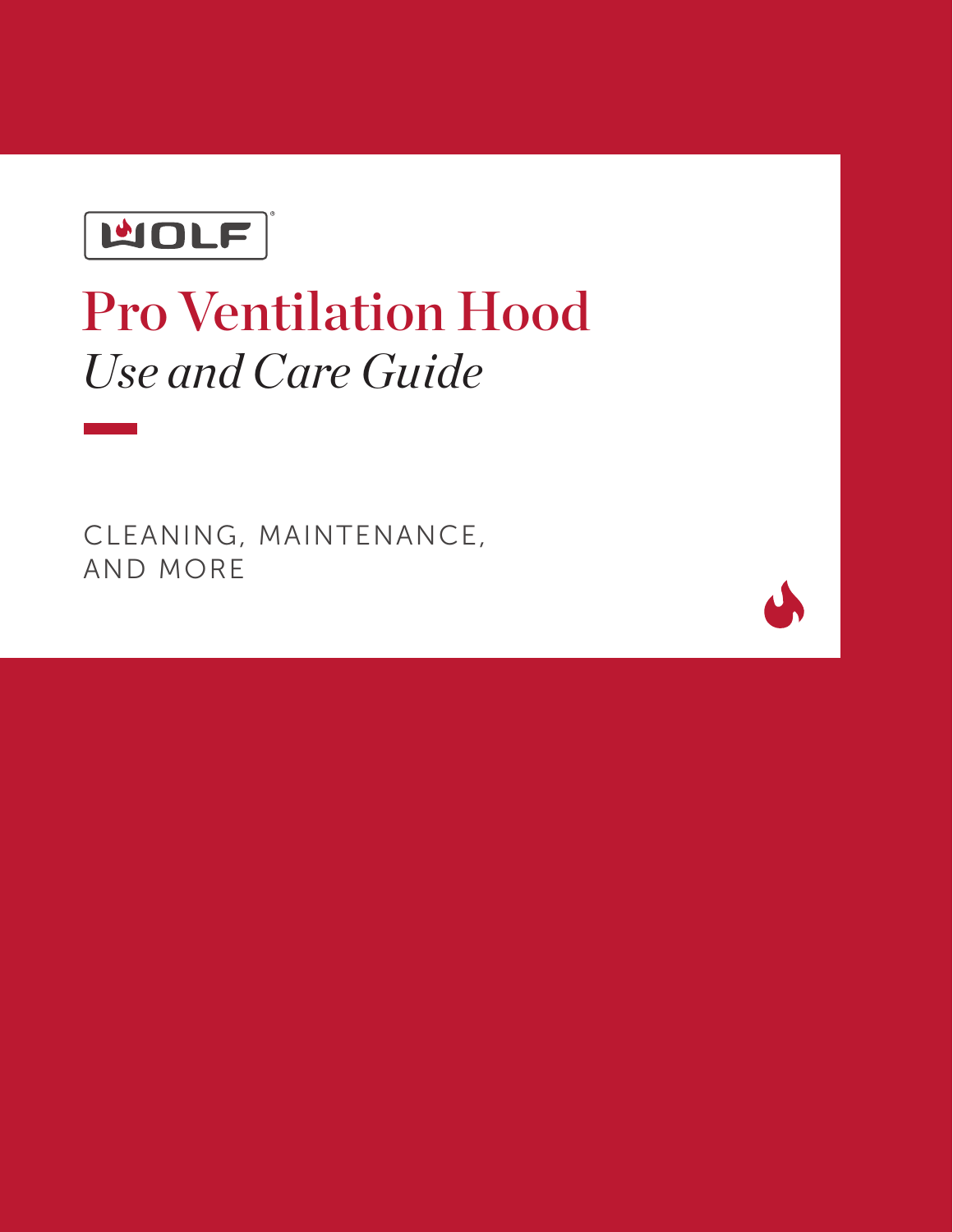# **Contents**

- Pro Ventilation Hood
- Safety Precautions
- Pro Ventilation Hood Features
- Hood Operation
- Care Recommendations
- Troubleshooting
- Wolf Warranty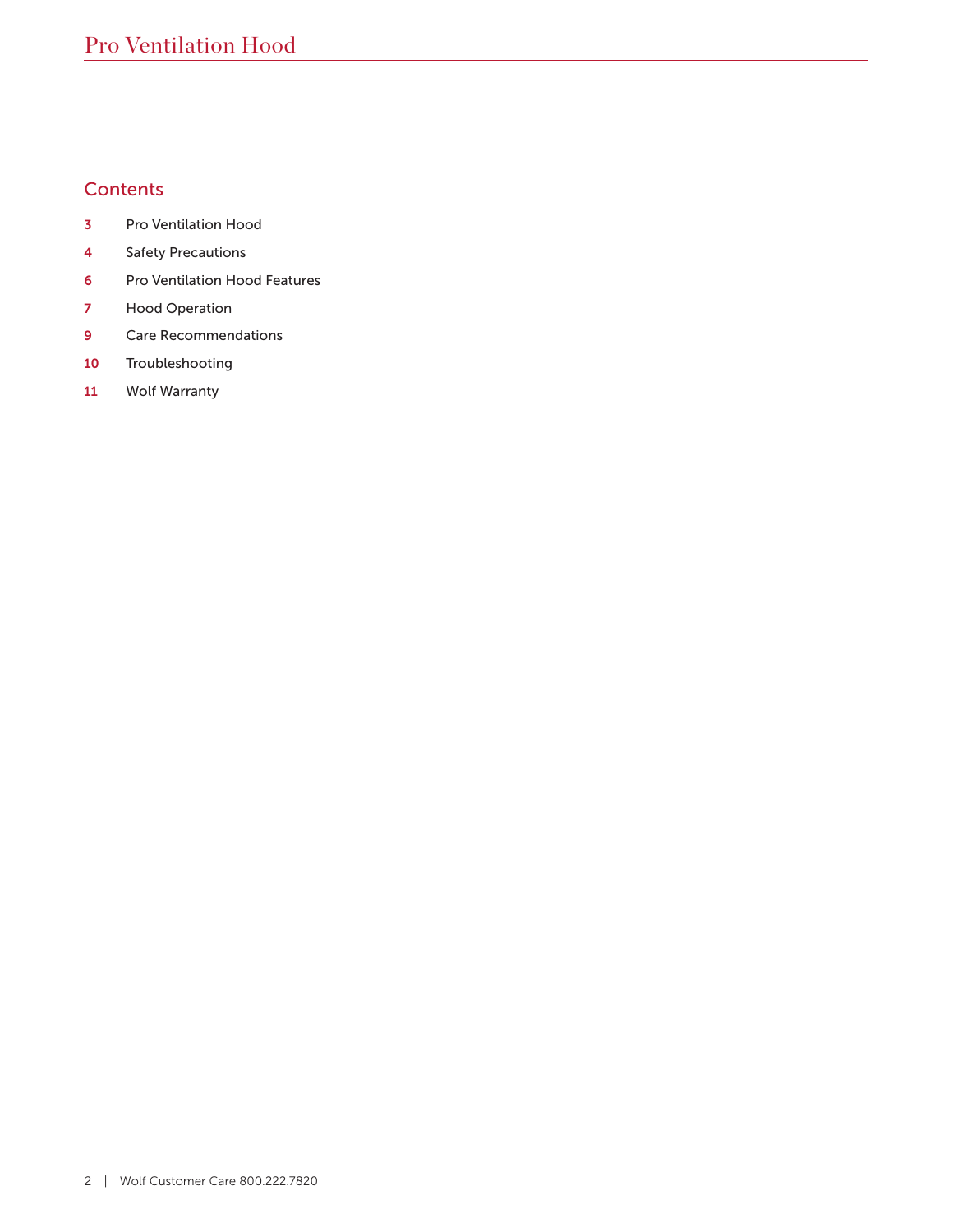# Customer Care

The model and serial number are printed on the enclosed product registration card. Both numbers are also listed on the product rating plate. Refer to page 6 for rating plate location. For warranty purposes, you will also need the date of installation and name of your authorized Wolf dealer. Record this information below for future reference.

#### SERVICE INFORMATION

| Model Number             |  |
|--------------------------|--|
| Serial Number            |  |
| Date of Installation     |  |
| Certified Service Name   |  |
| Certified Service Number |  |
| <b>Authorized Dealer</b> |  |
| Dealer Number            |  |

If your product ever needs attention, be sure to use a Wolf Factory Certified Service provider recommended by our Customer Care Center, or select one from our list of providers available at wolfappliance.com/locator. All Factory Certified Service providers are carefully selected and thoroughly trained by us.

# Important Note

To ensure this product is installed and operated as safely and efficiently as possible, take note of the following types of highlighted information throughout this guide:

IMPORTANT NOTE highlights information that is especially important.

CAUTION indicates a situation where minor injury or product damage may occur if instructions are not followed.

WARNING states a hazard that may cause serious injury or death if precautions are not followed.

IMPORTANT NOTE: Throughout this guide, dimensions in parentheses are millimeters unless otherwise specified.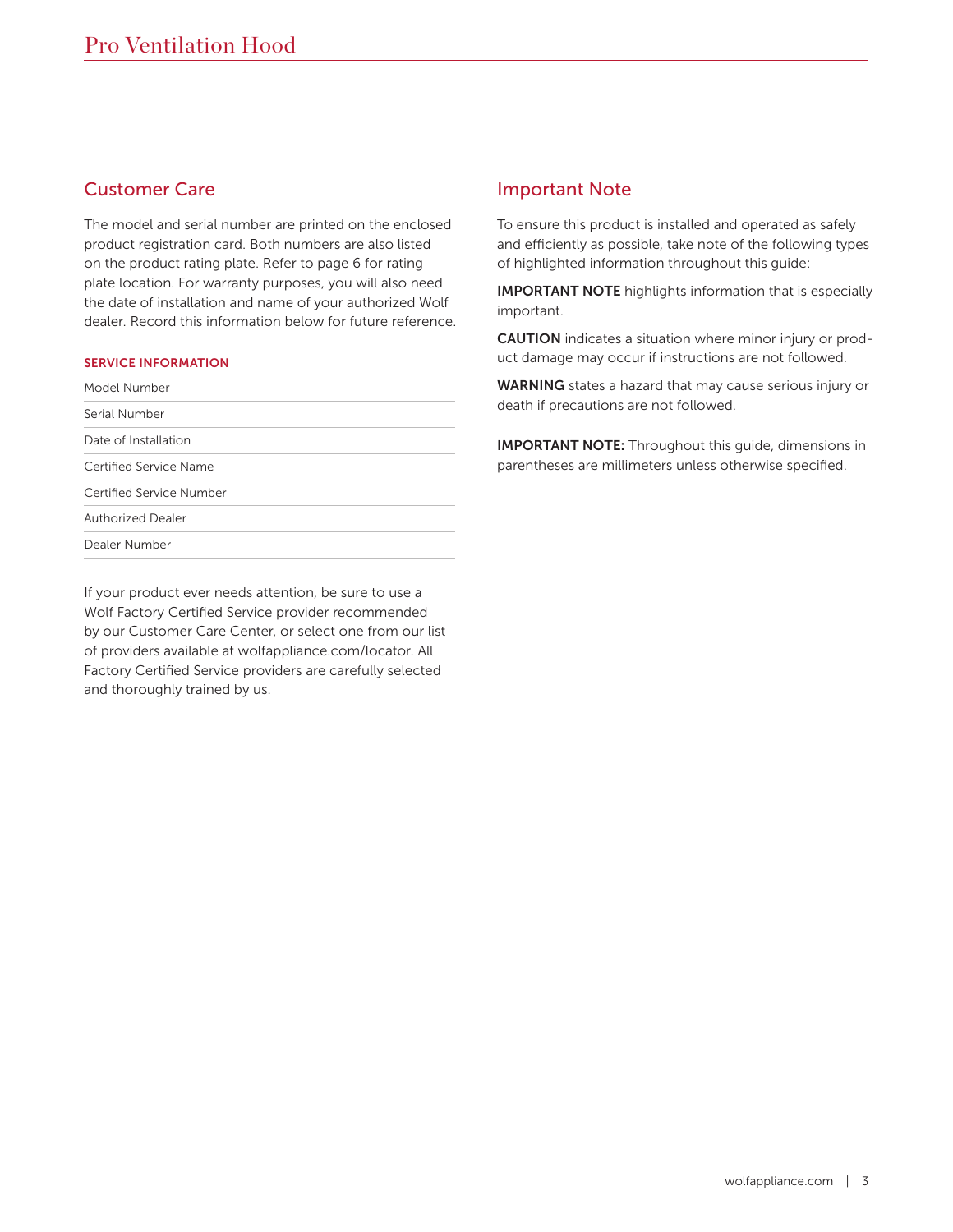# IMPORTANT INSTRUCTIONS

# READ AND SAVE THESE INSTRUCTIONS

- Read this use and care quide carefully before using your new ventilation hood to reduce the risk of fire, electric shock, or injury to persons.
- Ensure proper installation and servicing. This appliance must be properly installed and grounded by a qualified technician.
- Warranty service must be performed by Wolf Factory Certified Service.
- Installation work and electrical wiring must be done by qualified person(s) in accordance with all applicable codes and standards, including fire-rated construction codes and standards.

# **A WARNING**

TO REDUCE THE RISK OF FIRE, ELECTRIC SHOCK, OR INJURY TO PERSONS, OBSERVE THE FOLLOWING:

- a) Use this unit only in the manner intended by the manufacturer. If you have questions, contact the manufacturer.
- b) Before servicing or cleaning unit, unplug the appliance or switch power off at service panel and lock the service disconnecting means to prevent power from being switched on accidentally. When the service disconnecting means cannot be locked, securely fasten a prominent warning device, such as a tag, to the service panel.

# GENERAL SAFETY PRECAUTIONS

- Sufficient air is needed for proper combustion and exhausting of gases through the flue (chimney) of fuel burning equipment to prevent back drafting.
- Follow the heating equipment manufacturer's guideline and safety standards such as those published by the National Fire Protection Association (NFPA), the American Society for Heating, Refrigeration and Air Conditioning Engineers (ASHRAE), and the local code authorities.

# A CAUTION

For general ventilating use only. Do not use to exhaust hazardous or explosive materials and vapors.

- Ducted fans must always be vented to the outdoors.
- To reduce the risk of fire, use only steel ductwork.

# A CAUTION

To reduce the risk of fire and properly exhaust air, be certain to duct air outside. Do not vent exhaust air into spaces within walls or ceilings or into attics, crawl spaces, or garages.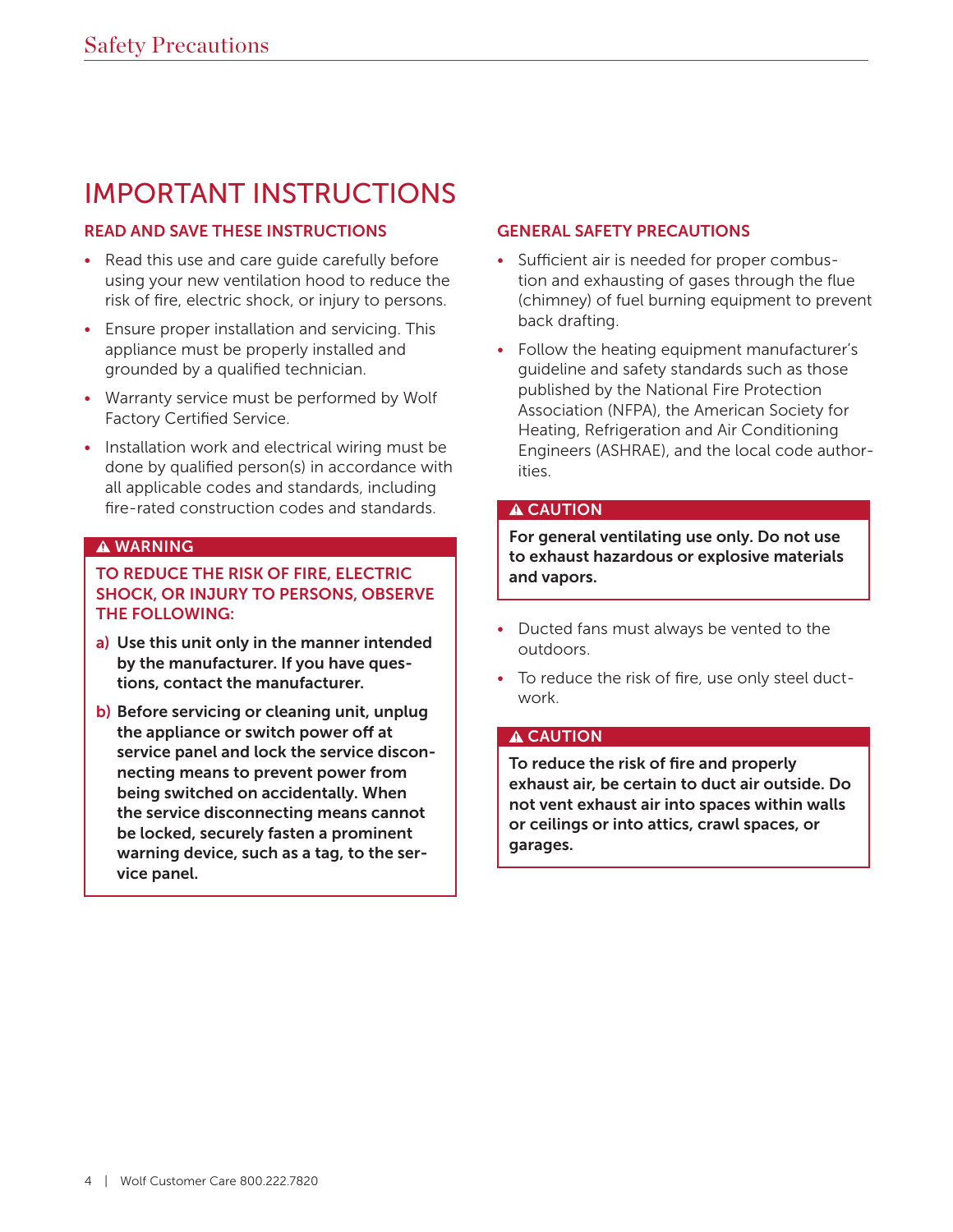# IMPORTANT INSTRUCTIONS

# GENERAL SAFETY PRECAUTIONS

- Do not repair or replace any part of this appliance unless specifically recommended in this guide. All other service should be performed by a qualified technician.
- To avoid motor bearing damage and noisy or unbalanced impellers, keep drywall spray, construction dust, etc. off power unit.
- When cutting or drilling into wall or ceiling, do not damage electrical wiring or other hidden utilities.
- Please read the specification label on the ventilation hood for further information and requirements.

### **A WARNING**

# TO REDUCE THE RISK OF A RANGE TOP GREASE FIRE:

- a) Never leave surface units unattended at high settings. Boilovers cause smoking and greasy spillovers that may ignite. Heat oils slowly on low or medium settings.
- b) Always turn hood on when cooking at high heat or when flambéing food (i.e. Crepes Suzette, Cherries Jubilee, Peppercorn Beef Flambé).
- c) Clean ventilating fans frequently. Grease should not be allowed to accumulate on fan or filter.
- d) Use proper pan size. Always use cookware appropriate for the size of the surface element.

# **A WARNING**

# TO REDUCE THE RISK OF INJURY TO PERSONS IN THE EVENT OF A RANGE TOP GREASE FIRE, OBSERVE THE FOLLOWING\*:

- a) SMOTHER FLAMES with a close-fitting lid, cookie sheet, or metal tray, then turn off the burner. BE CAREFUL TO PREVENT BURNS. If the flames do not go out immediately, EVACUATE AND CALL THE FIRE **DEPARTMENT**
- b) NEVER PICK UP A FLAMING PAN—You may be burned.
- c) DO NOT USE WATER, including wet dishcloths or towels—a violent steam explosion will result.
- d) Use an extinguisher ONLY if:
	- 1) You know you have a Class ABC extinguisher, and you already know how to operate it.
	- 2) The fire is small and contained in the area where it started.
	- 3) The fire department is being called.
	- 4) You can fight the fire with your back to an exit.

\*Based on "Kitchen Fire Safety Tips" published by NFPA.

#### **A WARNING**

PROPOSITION 65 FOR CALIFORNIA RESIDENTS

Cancer and Reproductive Harm www.P65Warnings.ca.gov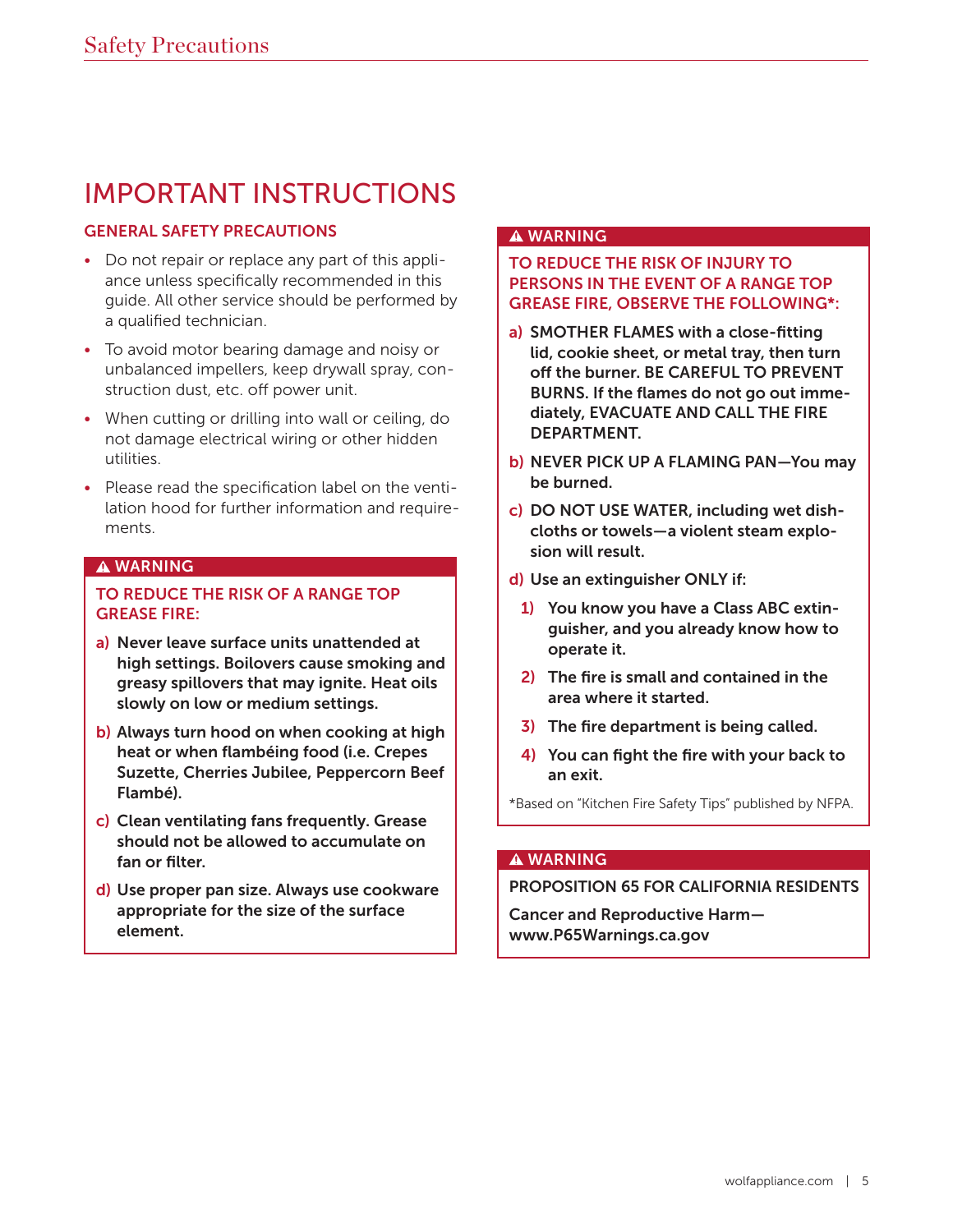# Pro Ventilation Hood Features

#### FEATURES

|   | Product Rating Plate (inside hood shell) |
|---|------------------------------------------|
| 2 | Recessed Controls                        |
|   | Filters                                  |
|   | Halogen Lighting                         |

#### WALL HOOD



PW482418 Wall Hood shown

# WALL CHIMNEY HOOD



PWC482418 Wall Chimney Hood shown

ISLAND HOOD



PI5434418 Island Hood shown

HOOD LINER



PL462212 Hood Liner shown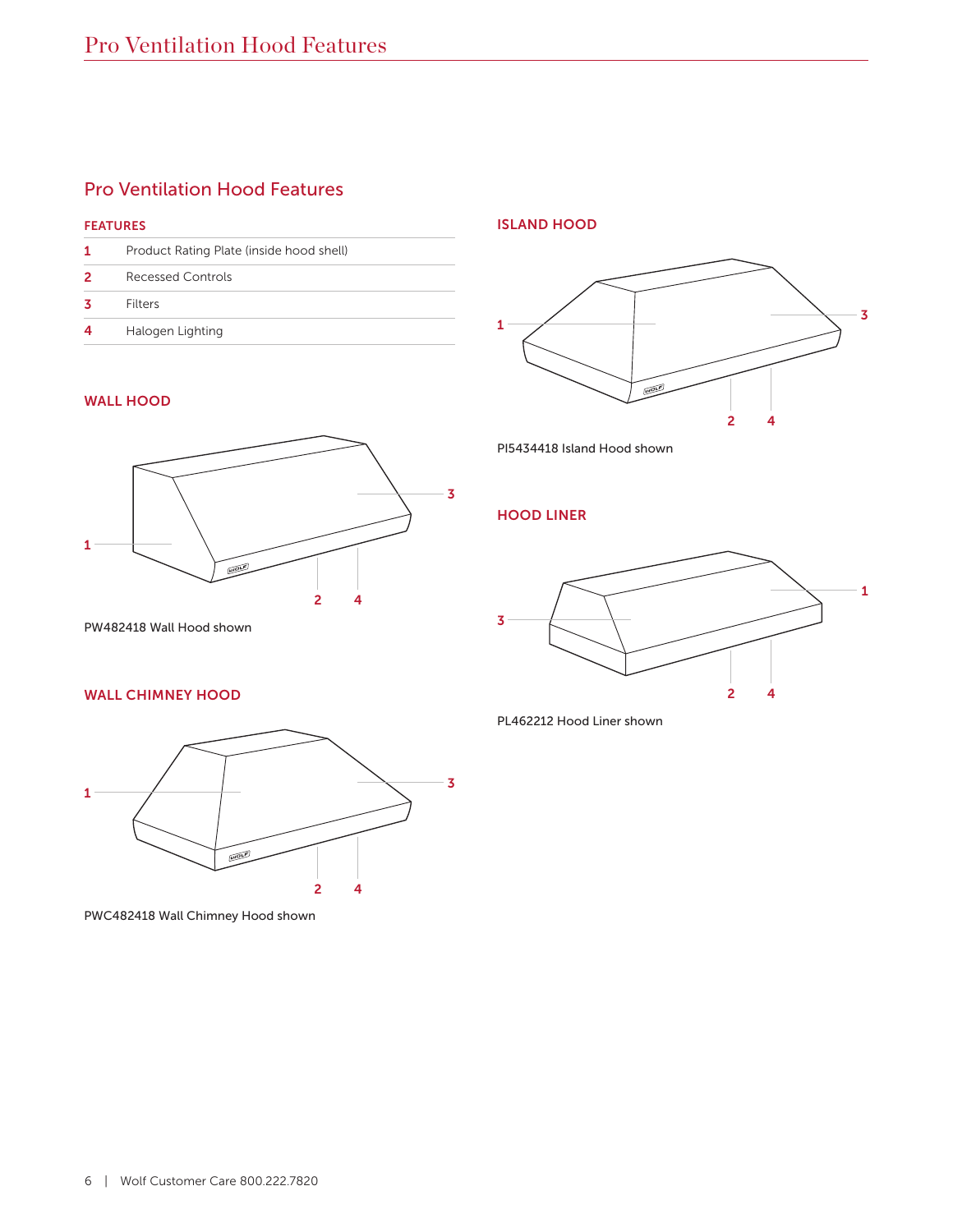# Hood Controls

The controls for pro ventilation hoods and hood liners are recessed under the front edge of the hood. Refer to the illustration below.

# **LIGHTS**

The control knob on the left operates the halogen lights. From the Off position, turn the knob to the left for Low and right for the High light setting.

#### **HFAT LAMP**

For 27" deep wall hoods, the center control knob operates the heat lamps. Each lamp can be controlled independently or simultaneously. Turn the knob to the left, right, or center to select the desired setting.

#### BLOWER

The control knob on the right operates the blower with infinite control of blower speed. To turn the blower off, turn the knob counterclockwise.



Hood controls

# Heat Sentry

The heat sentry feature automatically turns the blower on or increases the blower speed when the exhaust temperature exceeds 200°F (95°C). It automatically adjusts the blower speed to the previous setting once the temperature drops below 186°F (85°C).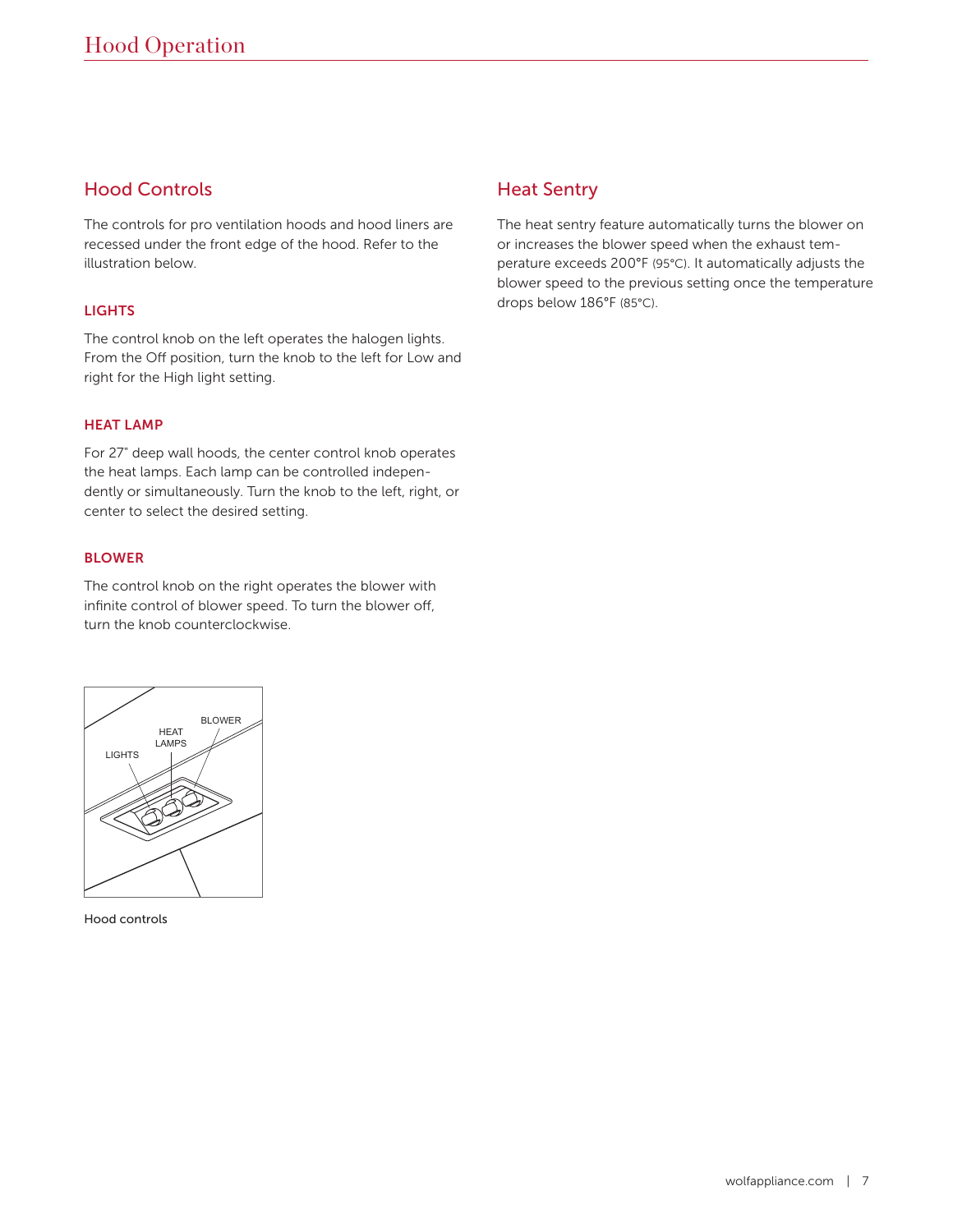# Lighting

# LIGHT BULBS

Pro ventilation hoods require 50W, 120V, GU10 halogen light bulbs, available through an authorized Wolf dealer. For local dealer information, visit the find a showroom section of our website, wolfappliance.com.

A suction-cup-style light bulb changer is provided with the hood. To remove a bulb, use the changer to rotate the bulb clockwise one-quarter turn. Refer to the illustration below.

# Heat Lamps

For 27" deep wall hoods, two heat lamp receptacles require R40, 250W bulbs (not included).

Allow the heat lamp to cool before replacing the bulb. Unscrew the bulb to replace.

### **A** CAUTION

Use caution when replacing the heat lamp bulbs. Adjacent parts of the ventilation hood may retain heat.



Light bulb replacement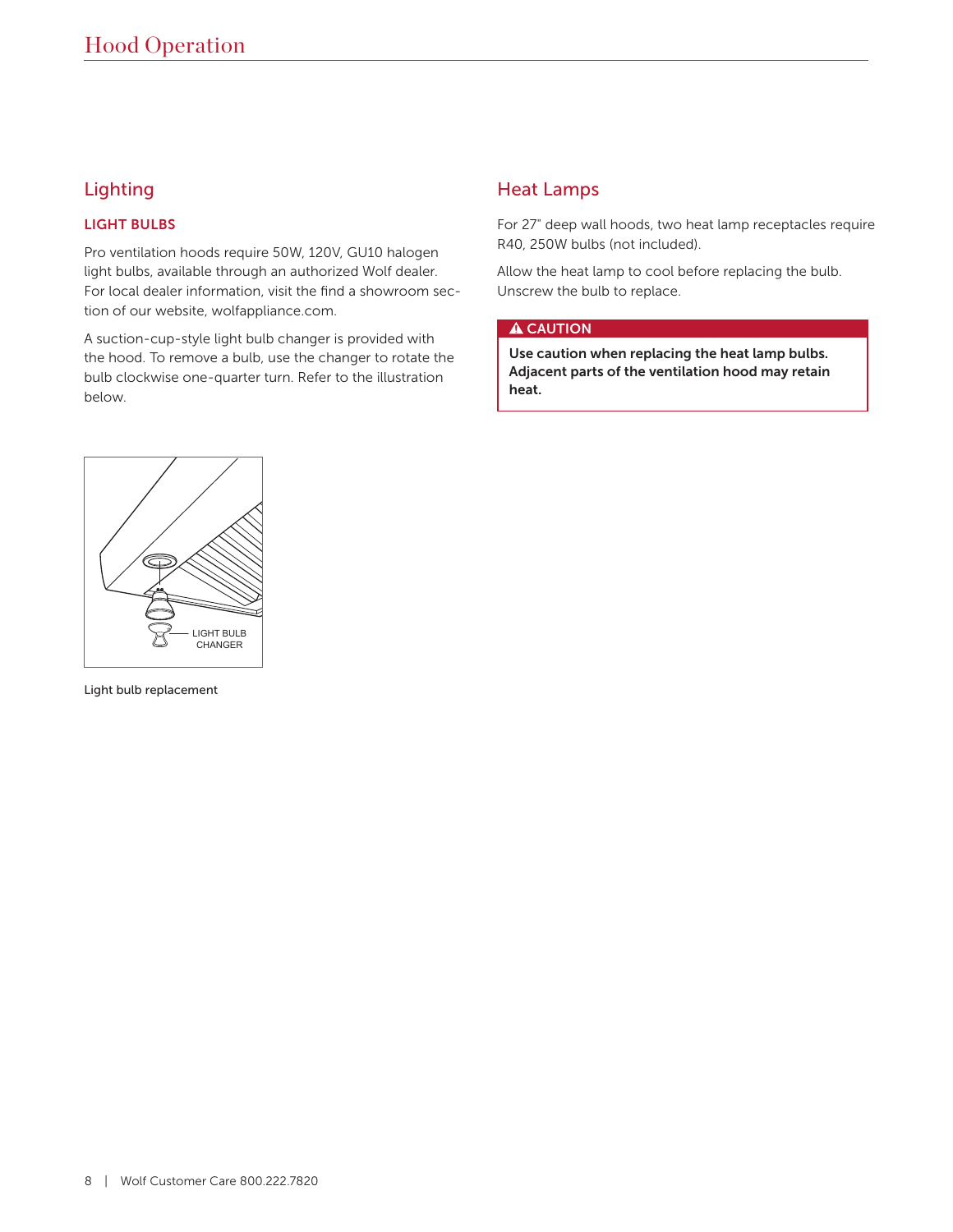# Filters, Spacers, and Grease Cups

IMPORTANT NOTE: Spacers are not included with lowprofile hoods. Grease cups and spacers are not included with hood liners.

The filters, spacers, and grease cup(s) are dishwasher safe. Refer to Care Recommendations. Wear gloves when handling.

IMPORTANT NOTE: Some grease cups are too large for a dishwasher.

To remove the filters, press upward, then rotate the bottom downward. To remove the spacers, slide the spacer toward the center of the hood slightly. Press upward and rotate the bottom downward. To remove the grease cup(s), lift vertically to remove from the rear flange. Refer to the illustrations below.

IMPORTANT NOTE: Install the grease cup(s), then install the spacers and filters. Do not operate the ventilation hood without the filters.

# Care Recommendations

| <b>CLEANING</b>                          |                                                                                                                                                                                                                                                                                   |
|------------------------------------------|-----------------------------------------------------------------------------------------------------------------------------------------------------------------------------------------------------------------------------------------------------------------------------------|
| <b>Stainless</b><br>steel                | Use a nonabrasive stainless steel cleaner and<br>apply with a soft lint-free cloth. To bring out<br>the natural luster, lightly wipe the surface with a<br>water-dampened microfiber cloth followed by<br>a dry polishing chamois. Always follow the grain<br>of stainless steel. |
| Control knobs                            | Using a damp cloth, wipe with mild detergent<br>or spray degreaser. Rinse and dry.<br><b>IMPORTANT NOTE:</b> Do not spray cleaners<br>directly on the control knobs.                                                                                                              |
| Filters, spacers<br>and grease<br>cup(s) | Clean every 3–6 months. The filters and spac-<br>ers are dishwasher safe and are designed to fit<br>most dishwashers. Wipe the filters, spacers, and<br>grease cups to remove excess grease before<br>placing in the dishwasher.                                                  |
|                                          | For grease cups too large for a dishwasher,<br>wipe the cup to remove excess grease, then<br>hand wash with soap and water.                                                                                                                                                       |





Filters Spacer



Grease cup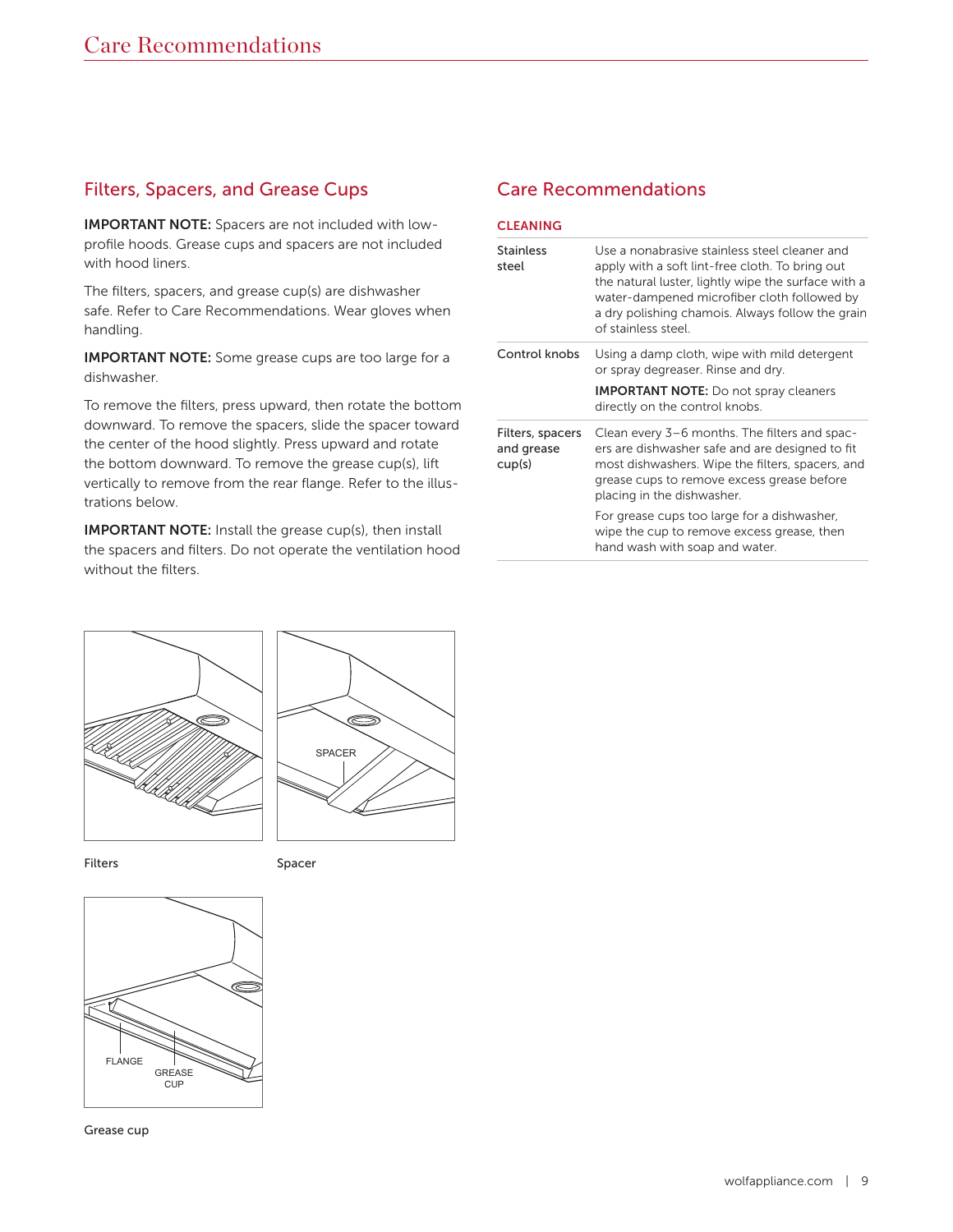# Troubleshooting

#### **OPERATION**

#### Ventilation hood does not operate.

- Verify power is on.
- Verify electrical power to the hood and home circuit breaker is on.

## SERVICE

- Maintain the quality built into your product by contacting Wolf Factory Certified Service. For the name of the nearest Wolf Factory Certified Service, check the Product Support section of our website, wolfappliance.com, or call Wolf Customer Care at 800-222-7820.
- When contacting service, you will need the model and serial number of your product. Both numbers are listed on the product rating plate. Refer to page 6 for rating plate location.
- For warranty purposes, you will also need the date of installation and name of your authorized Wolf dealer. This information should be recorded on page 3 of this guide.

Sub-Zero, Sub-Zero & Design, Sub-Zero & Snowflake Design, Dual Refrigeration, The Living Kitchen, Great American Kitchens The Fine Art of Kitchen Design, Wolf, Wolf & Design, Wolf Gourmet, W & Design, red colored knobs, Cove, and Cove & Design are registered trademarks and service marks of Sub-Zero Group, Inc. and its subsidiaries. All other trademarks are property of their respective owners in the United States and other countries.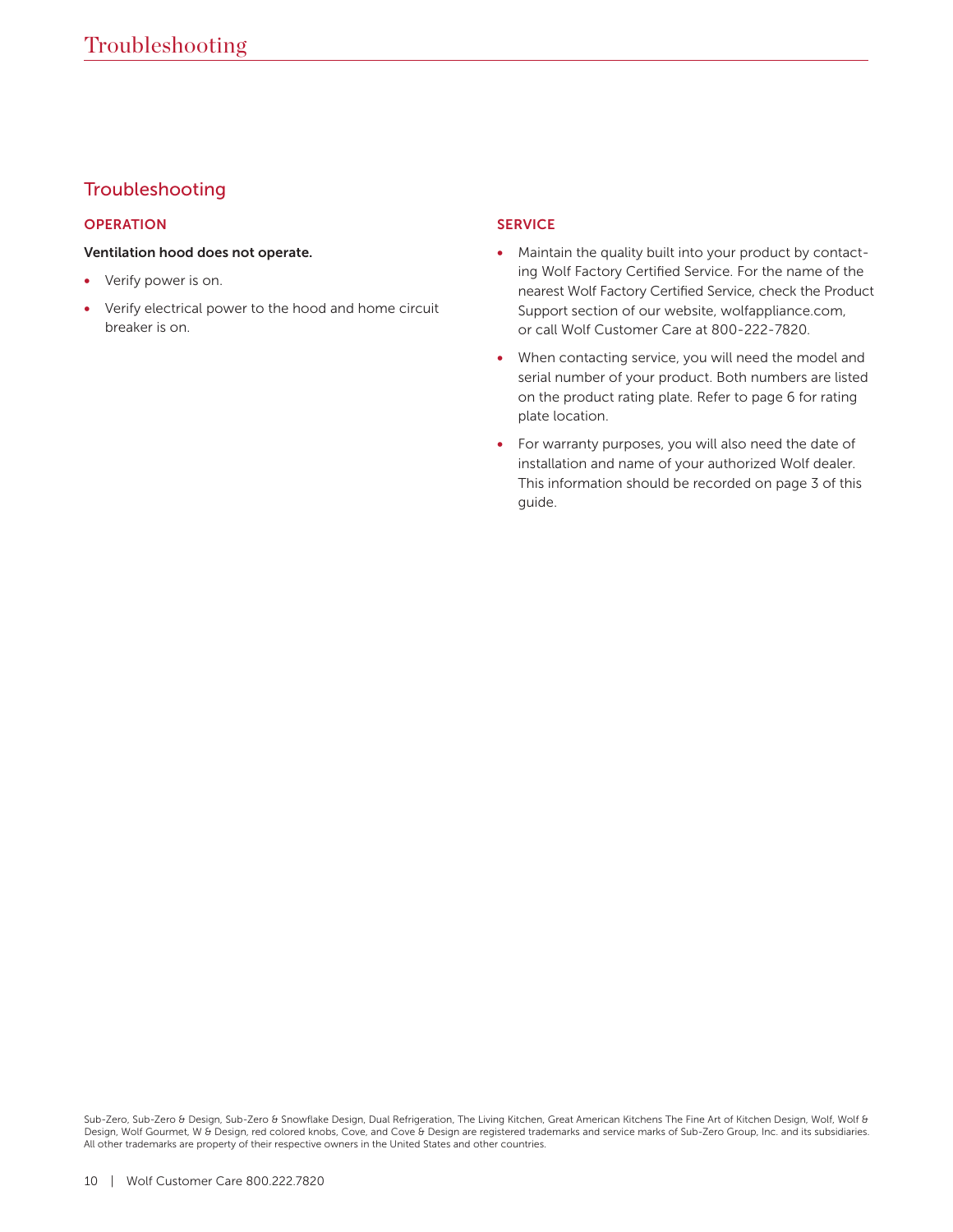# Wolf Appliance Residential Limited Warranty

#### FOR RESIDENTIAL USE

#### FULL TWO YEAR WARRANTY\*

For two years from the date of original installation, this Wolf Appliance product warranty covers all parts and labor to repair or replace, under normal residential use, any part of the product that proves to be defective in materials or workmanship. All service provided by Wolf Appliance under the above warranty must be performed by Wolf Factory Certified Service, unless otherwise specified by Wolf Appliance, Inc. Service will be provided during normal business hours.

#### LIMITED FIVE YEAR WARRANTY

For five years from the date of original installation, Wolf Appliance will repair or replace the following parts that prove to be defective in materials or workmanship: gas burners (excludes appearance), electric heating elements, blower motors (ventilation hoods), electronic control boards, magnetron tubes and induction generators. If the owner uses Wolf Factory Certified Service, the service provider will repair or replace these parts with the owner paying for all other costs, including labor. If the owner uses non-certified service, the owner must contact Wolf Appliance, Inc. (using the information below) to receive repaired or replacement parts. Wolf Appliance will not reimburse the owner for parts purchased from non-certified service or other sources.

#### TERMS APPLICABLE TO EACH WARRANTY

The warranty applies only to products installed for normal residential use. The warranty applies only to products installed in any one of the fifty states of the United States, the District of Columbia or the ten provinces of Canada. This warranty does not cover any parts or labor to correct any defect caused by negligence, accident or improper use, maintenance, installation, service or repair.

THE REMEDIES DESCRIBED ABOVE FOR EACH WARRANTY ARE THE ONLY ONES THAT WOLF APPLIANCE, INC. WILL PROVIDE, EITHER UNDER THIS WARRANTY OR UNDER ANY WARRANTY ARISING BY OPERATION OF LAW. WOLF APPLIANCE, INC. WILL NOT BE RESPONSIBLE FOR ANY CONSEQUENTIAL OR INCIDENTAL DAMAGES ARISING FROM THE BREACH OF THIS WARRANTY OR ANY OTHER WARRANTY, WHETHER EXPRESS, IMPLIED OR STATUTORY.

Some states do not allow the exclusion or limitation of incidental or consequential damages, so the above limitation or exclusion may not apply to you. This warranty gives you specific legal rights and you may also have other legal rights that vary from state to state.

To receive parts and/or service and the name of Wolf Factory Certified Service nearest you, contact Wolf Appliance, Inc., P.O. Box 44848, Madison, WI 53744; check the Product Support section of our website, wolfappliance.com, email us at customerservice@ subzero.com or call 800-222-7820.

\*Stainless steel (doors, panels, handles, product frames and interior surfaces) are covered by a limited 60-day parts and labor warranty for cosmetic defects.

\*Replacement filters for ventilation hood recirculating kits are not covered by the product warranty.

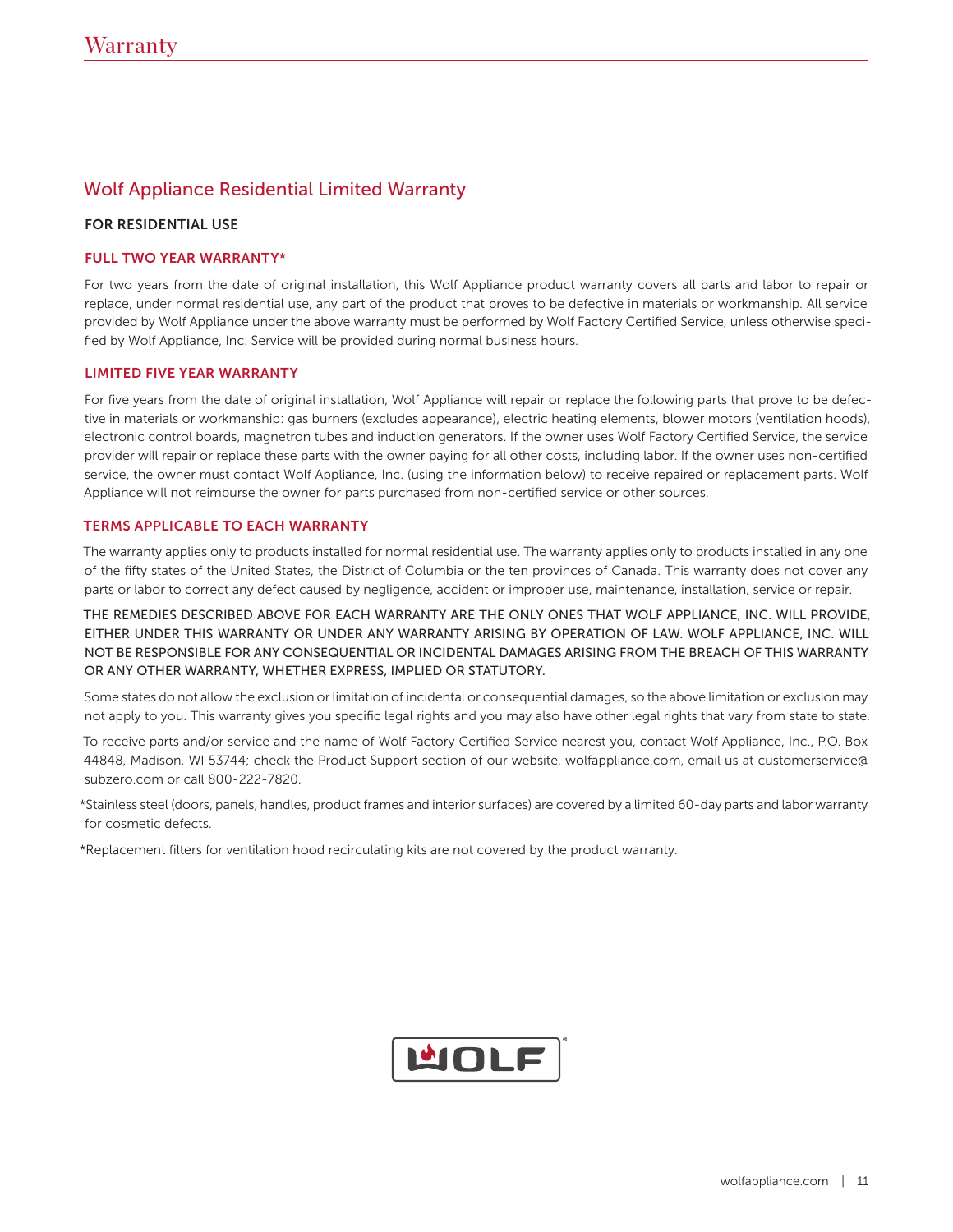# Contenido

- Campana de ventilación profesional
- Precauciones de seguridad
- Funciones de la campana
- Funcionamiento de la campana
- Recomendaciones para el cuidado
- Resolución de problemas
- Garantía de Wolf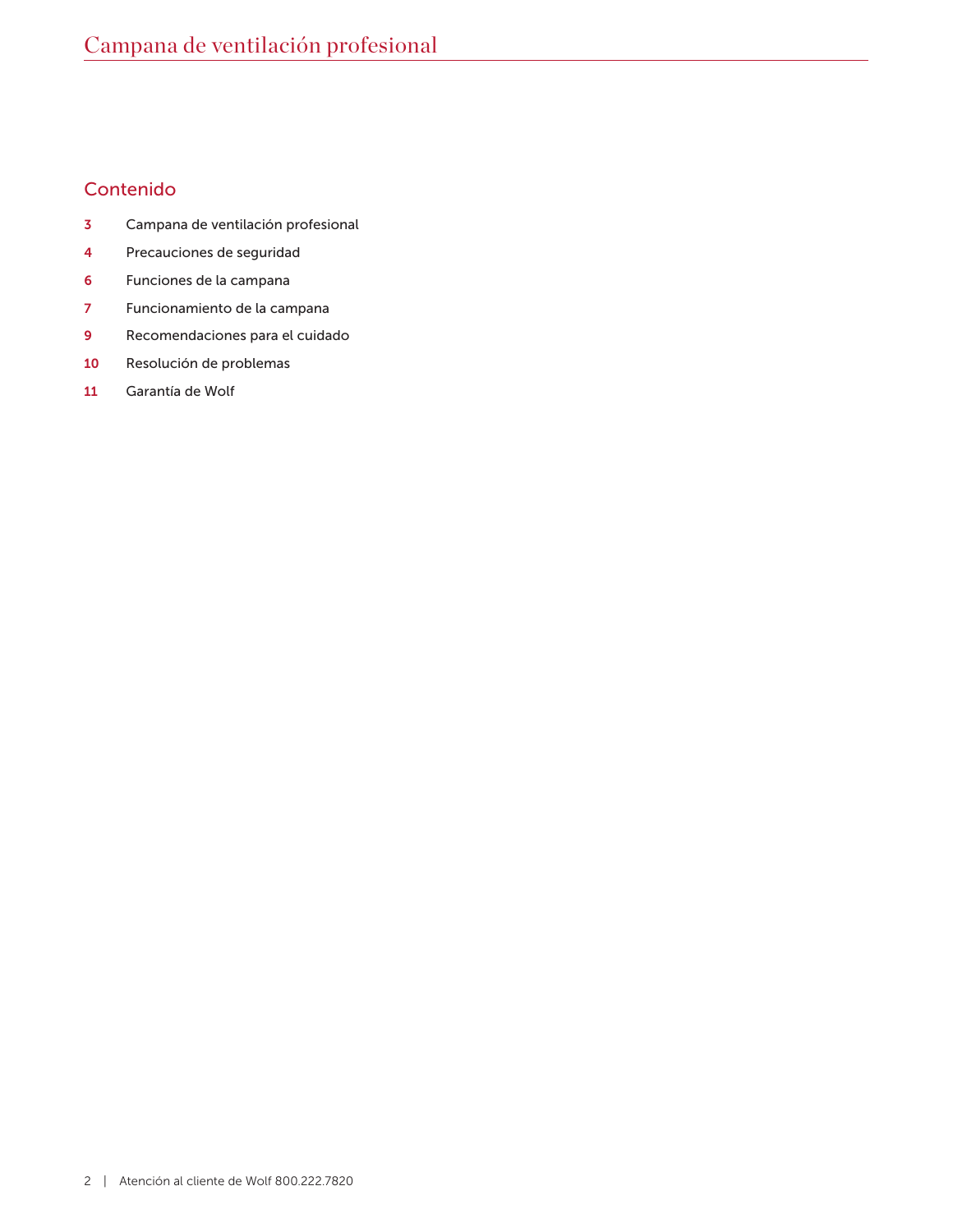# Atención al cliente

El modelo y número de serie están impresos en la tarjeta de registro del producto adjunta. Los dos números también aparecen en la placa de datos del producto. Consulte la página 6 para encontrar la placa de datos. Para fines de la garantía, usted también necesitará la fecha de instalación y el nombre de su distribuidor autorizado de Wolf. Anote esta información abajo para referencia futura.

#### INFORMACIÓN PARA SERVICIO

| Número de modelo               |  |
|--------------------------------|--|
| Número de serie                |  |
| Fecha de instalación           |  |
| Nombre de servicio certificado |  |
| Número de servicio certificado |  |
| Distribuidor autorizado        |  |
| Número de distribuidor         |  |

Si su producto alguna vez necesita servicio asegúrese de usar un proveedor de servicios certificado por Wolf y recomendado por nuestro centro de atención al cliente, o seleccione uno de nuestra lista de proveedores en wolfappliance.com/locator. Todos los proveedores de los centros de servicio autorizados han sido cuidadosamente seleccionados y entrenados a fondo por nosotros.

# Aviso importante

Para garantizar que este producto se instale y opere de la forma más segura y eficiente posible, tome nota de los siguientes tipos de información resaltada en esta guía:

AVISO IMPORTANTE señala la información que es especialmente importante.

PRECAUCIÓN indica una situación en la que se pueden sufrir heridas leves o provocar daños al producto si no se siguen las instrucciones.

ADVERTENCIA indica peligro de que se produzcan heridas graves o incluso la muerte si no se siguen las precauciones.

AVISO IMPORTANTE: en toda esta guía, las dimensiones entre paréntesis son milímetros, a menos que se especifique lo contrario.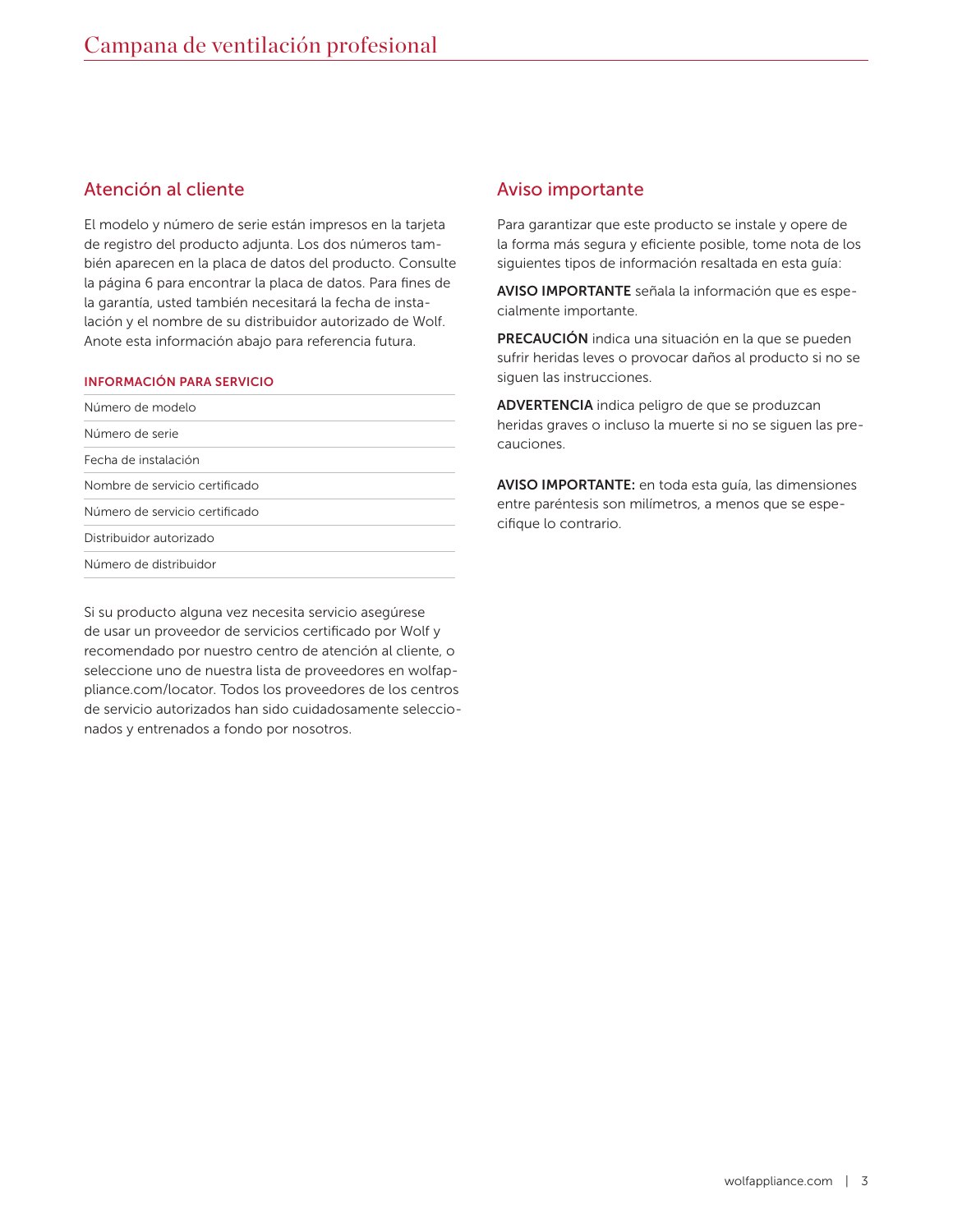# INSTRUCCIONES IMPORTANTES

# LEA Y GUARDE ESTAS INSTRUCCIONES

- Lea este manual de uso y cuidado con atención antes de utilizar su nueva campana de ventilación para reducir el riesgo de incendio, descarga eléctrica o lesiones a alguna persona.
- Asegúrese de que la instalación y el servicio sean los apropiados. Este electrodoméstico debe ser instalado y conectado a tierra por un técnico calificado.
- El servicio de garantía debe ser realizado por un centro de servicio autorizado de Wolf.
- Una persona calificada debe realizar el trabajo de instalación y cableado eléctrico de conformidad con todos los códigos y normas aplicables, incluyendo los códigos y normas para las construcciones a prueba de fuego.

### **A ADVERTENCIA**

# PARA REDUCIR EL RIESGO DE INCENDIO, DESCARGA ELÉCTRICA O LESIONES A LAS PERSONAS, TOME LAS SIGUIENTES PRECAUCIONES:

- a) Utilice esta unidad solamente de la manera prevista por el fabricante. Si tiene alguna pregunta, póngase en contacto con el fabricante.
- b) Antes de reparar o limpiar la unidad, desconecte el aparato o apague el interruptor de encendido en el panel de servicio y bloquee los medios de desconexión del servicio para evitar que se encienda accidentalmente. Cuando no sea posible bloquear los medios de desconexión del servicio, sujete firmemente un dispositivo de advertencia prominente, como una etiqueta, en el panel de servicio.

# PRECAUCIONES GENERALES DE SEGURIDAD

- Se necesita suficiente aire para permitir una combustión y escape de gases adecuados por el tubo de chimenea del equipo quemador de combustible para evitar que se produzcan llamaradas.
- Siga las directrices del fabricante del equipo de calefacción y las normas de seguridad como las publicadas por la Asociación Nacional de Protección contra Incendios (NFPA, por sus siglas en inglés) y la Sociedad Estadounidense de Ingenieros en Calefacción, Refrigeración y Aire Acondicionado (ASHRAE, por sus siglas en inglés) y los códigos de las autoridades locales.

# A PRECAUCIÓN

Uso exclusivo para ventilación general. No lo utilice para extraer materiales o vapores peligrosos o explosivos.

- Los ventiladores con conductos siempre deben descargarse hacia el exterior.
- Para reducir el riesgo de incendio, utilice solamente conductos de acero.

# A PRECAUCIÓN

Para reducir el riesgo de incendio y extraer el aire de manera apropiada, asegúrese de dirigir el aire hacia el exterior. No ventile el aire del escape en espacios cerrados por paredes o techos, áticos, espacios angostos o garajes.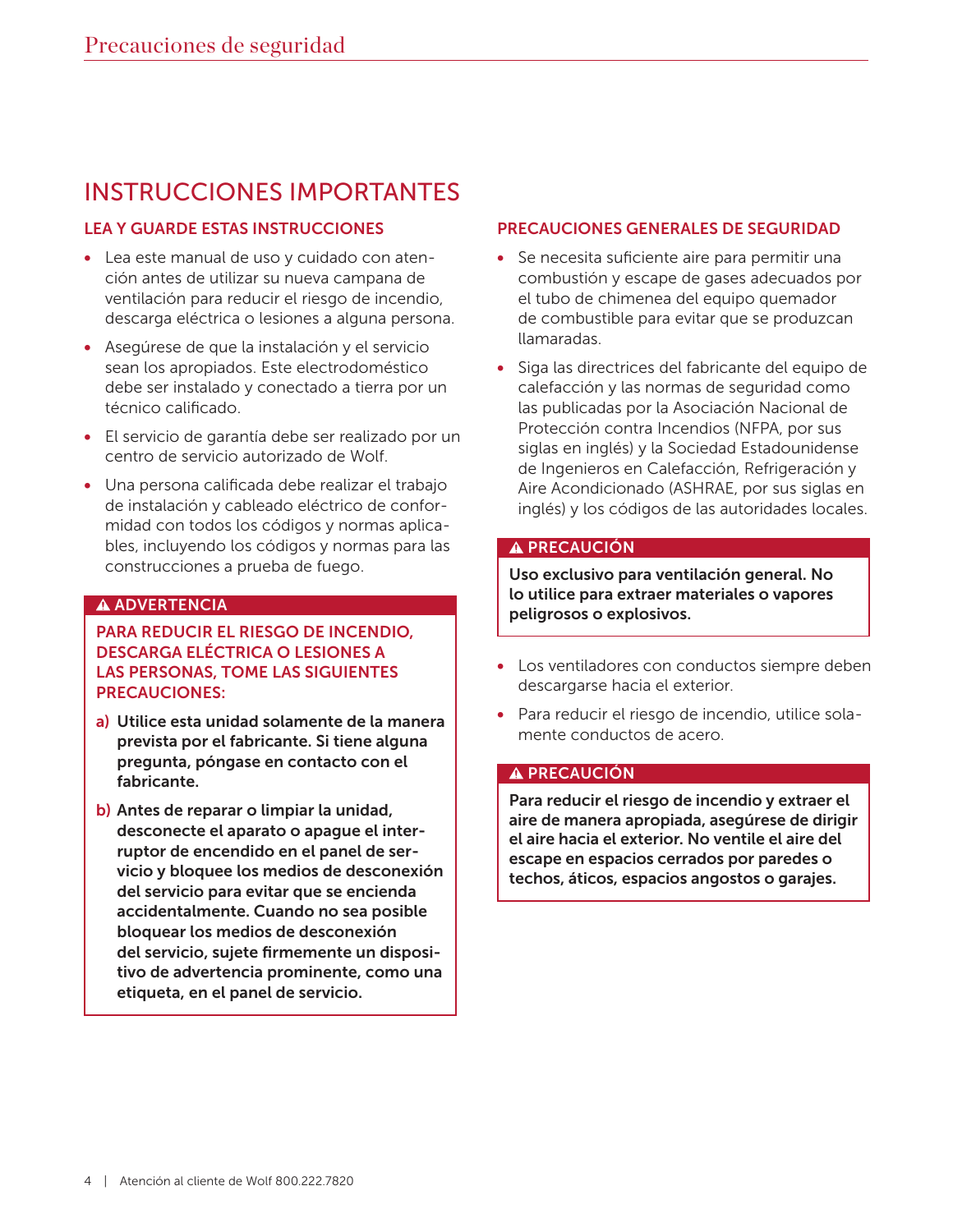# INSTRUCCIONES IMPORTANTES

# PRECAUCIONES GENERALES DE SEGURIDAD

- No intente reparar ni cambiar parte alguna de este electrodoméstico a menos que esté específicamente recomendado en esta guía. Todas las demás reparaciones deben ser ejecutadas por un técnico calificado.
- Para evitar daños a los cojinetes del motor e impulsores ruidosos o desequilibrados, mantenga los rocíos de yeso, el polvo de construcción, etcétera lejos de la unidad de potencia.
- Al cortar o perforar la pared o el techo, no dañe el cableado eléctrico u otros servicios ocultos.
- Lea la etiqueta de especificaciones que se encuentra en la campana de ventilación para obtener más información sobre los requisitos.

# **A ADVERTENCIA**

# PARA REDUCIR EL RIESGO DE INCENDIO POR IGNICIÓN DE LA GRASA EN LA ESTUFA:

- a) Nunca deje desatendidas las unidades superficiales en una programación de alta temperatura. El rebosamiento por ebullición genera humo y los derrames de grasa pueden incendiarse. Caliente los aceites lentamente a temperatura baja o media.
- b) Siempre encienda la campana al cocinar a altas temperaturas o al flamear alimentos (es decir, crepas suzette, cerezas jubileo, ternera flambeada con granos de pimienta).
- c) Limpie los ventiladores con frecuencia. No permita que la grasa se acumule en el ventilador o en el filtro.
- d) Utilice el tamaño de sartén adecuado. Utilice siempre utensilios de cocina apropiados para el tamaño del elemento superficial.

# **A ADVERTENCIA**

# PARA REDUCIR EL RIESGO DE LESIONES A LAS PERSONAS EN CASO DE INCENDIO POR IGNICIÓN DE GRASA EN UNA ESTUFA, OBE-DEZCA LAS PRECAUCIONES SIGUIENTES\*:

- a) SOFOQUE LAS FLAMAS con una tapa ajustada, una lámina para hornear galletas o una bandeja metálica y a continuación apague el quemador. TENGA CUIDADO PARA EVITAR QUEMADURAS. Si las flamas no se apagan inmediatamente, EVACÚE EL LUGAR Y LLAME AL DEPARTAMENTO DE BOMBEROS.
- b) NUNCA LEVANTE UN SARTÉN EN LLAMAS: usted puede quemarse.
- c) NO UTILICE AGUA y tampoco use paños de cocina ni toallas húmedas ya que esto causará una explosión violenta de vapor.
- d) SOLAMENTE utilice un extinguidor si:
	- 1) Tiene un extinguidor Clase ABC y usted sabe cómo operarlo.
	- 2) El incendio es pequeño y está contenido en el área dónde se inició.
	- 3) Alguien está llamando al departamento de bomberos.
	- 4) Usted puede combatir el incendio de espaldas a una salida de emergencia.

\*Basado en "Consejos de seguridad contra incendios en la cocina" publicado por la NFPA.

# **A ADVERTENCIA**

# PROPUESTA 65 PARA RESIDENTES DE **CALIFORNIA**

Cáncer y Daño Reproductivo www.P65Warnings.ca.gov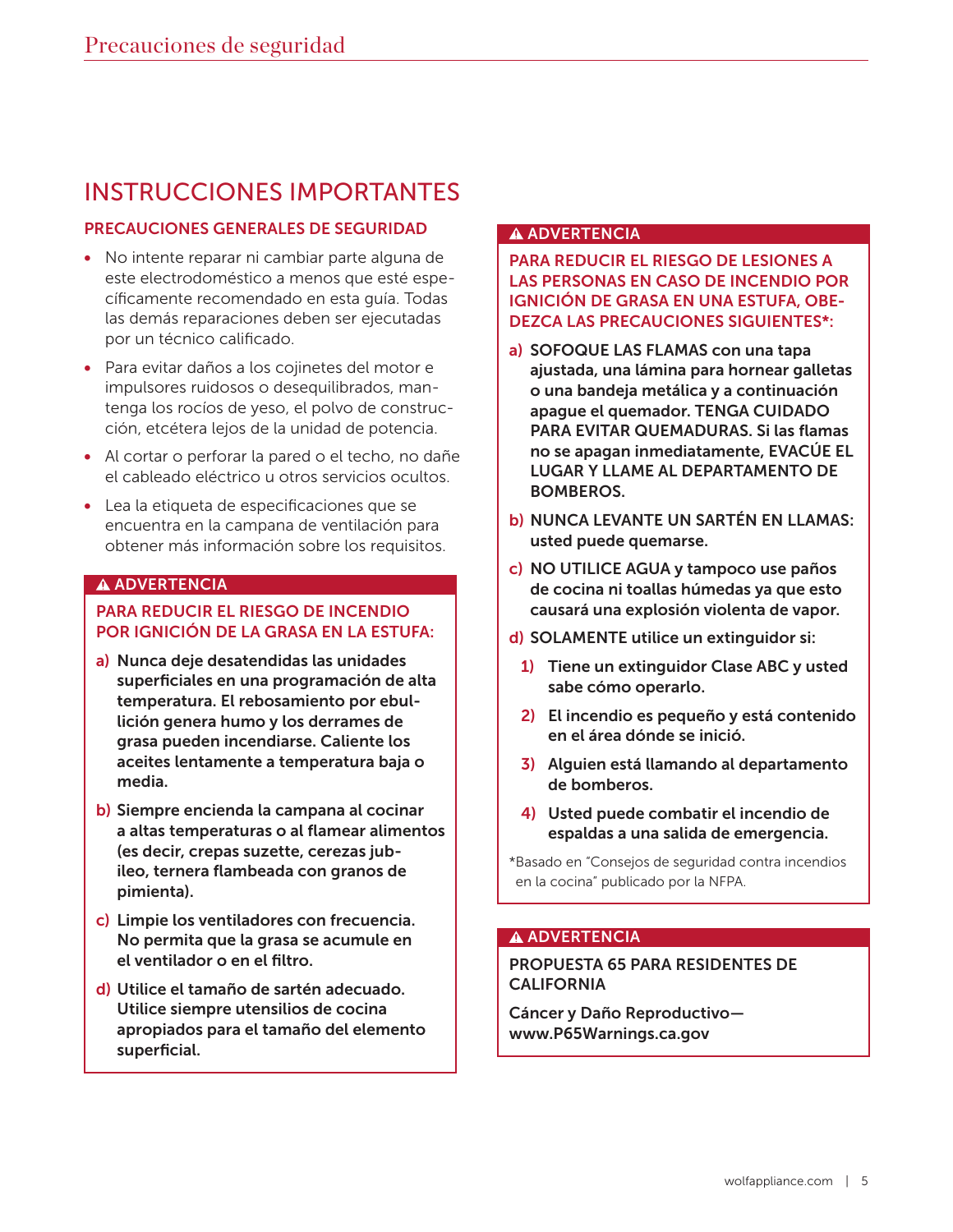# Funciones de la campana de ventilación profesional

#### FUNCIONES

# CAMPANA PARA ISLAS



Imagen de campana para islas PI5434418

#### CAMPANA DE PARED



Imagen de campana de pared PW482418

#### WALL CHIMNEY HOOD



Imagen de campana chimenea de pared PWC482418

#### REVESTIMIENTO DE CAMPANA



Imagen de revestimiento de campana PL462212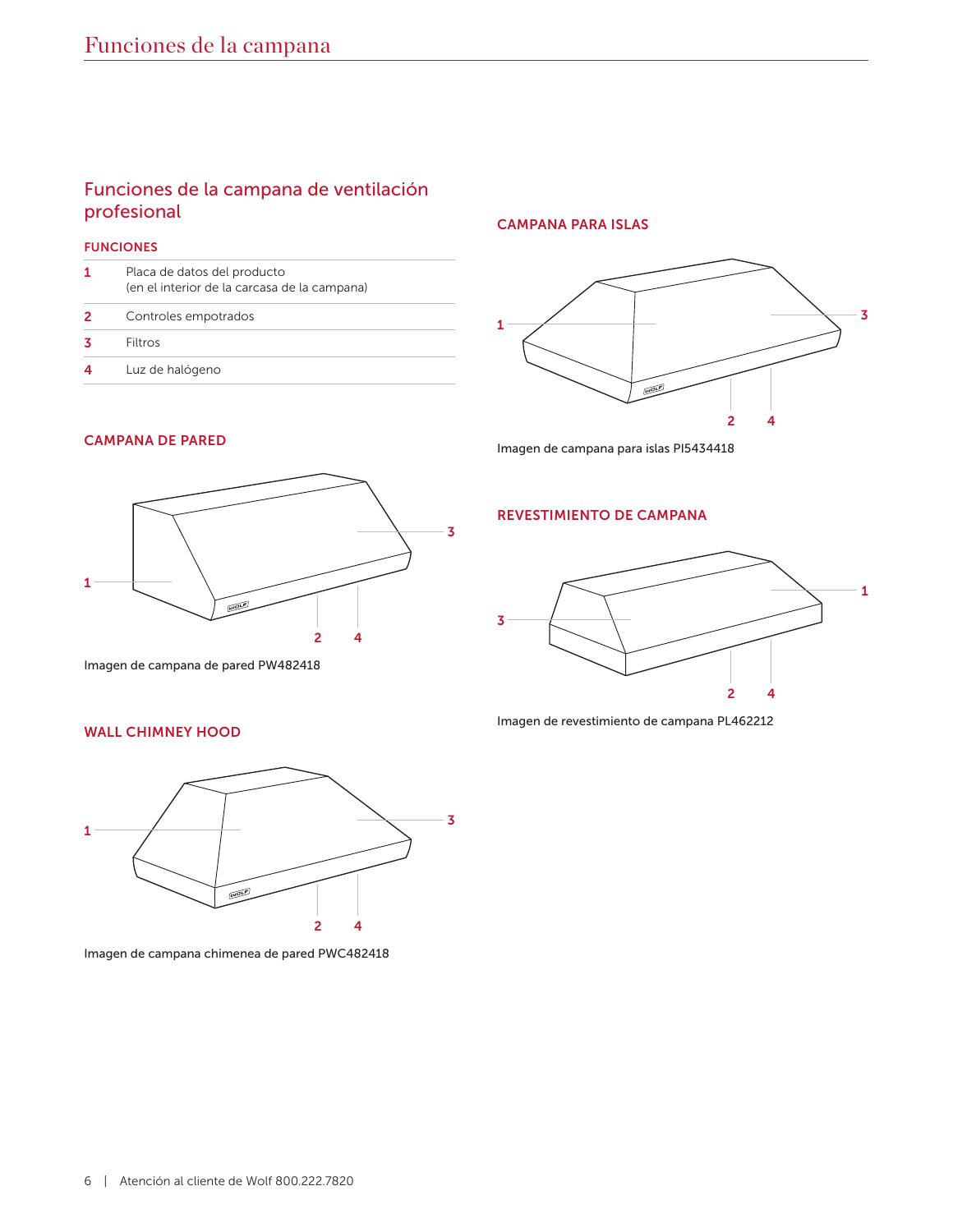# Controles de la campana

Los controles para las campanas de ventilación profesionales están ubicados debajo del borde delantero de la campana. Consulte la siguiente ilustración.

#### LUCES

La perilla de control a la izquierda hace funcionar las luces halógenas. Desde la posición Off, gire la perilla hacia la izquierda para el ajuste de luz Bajo y hacia la derecha para Alto.

#### LÁMPARA DE CALOR

Para campanas de pared de 27" de profundidad, la perilla de control central hace funcionar las lámparas de calor. Cada lámpara se puede controlar de manera independiente y simultánea. Gire la perilla hacia la izquierda, derecha o centro para seleccionar el ajuste deseado.

#### EXTRACTOR

La perilla de control de velocidad a la derecha hace funcionar el extractor con un control infinito de la velocidad del extractor. Para apagar el extractor, gire la perilla hacia la izquierda.



Controles de la campana

# Centinela de calor

La función de centinela de calor activa automáticamente el extractor o aumenta la velocidad del ventilador cuando la temperatura del escape excede los 200 °F (95 °C). Ajusta automáticamente la velocidad del extractor al ajuste anterior una vez que la temperatura es inferior a 186 °F (85 °C).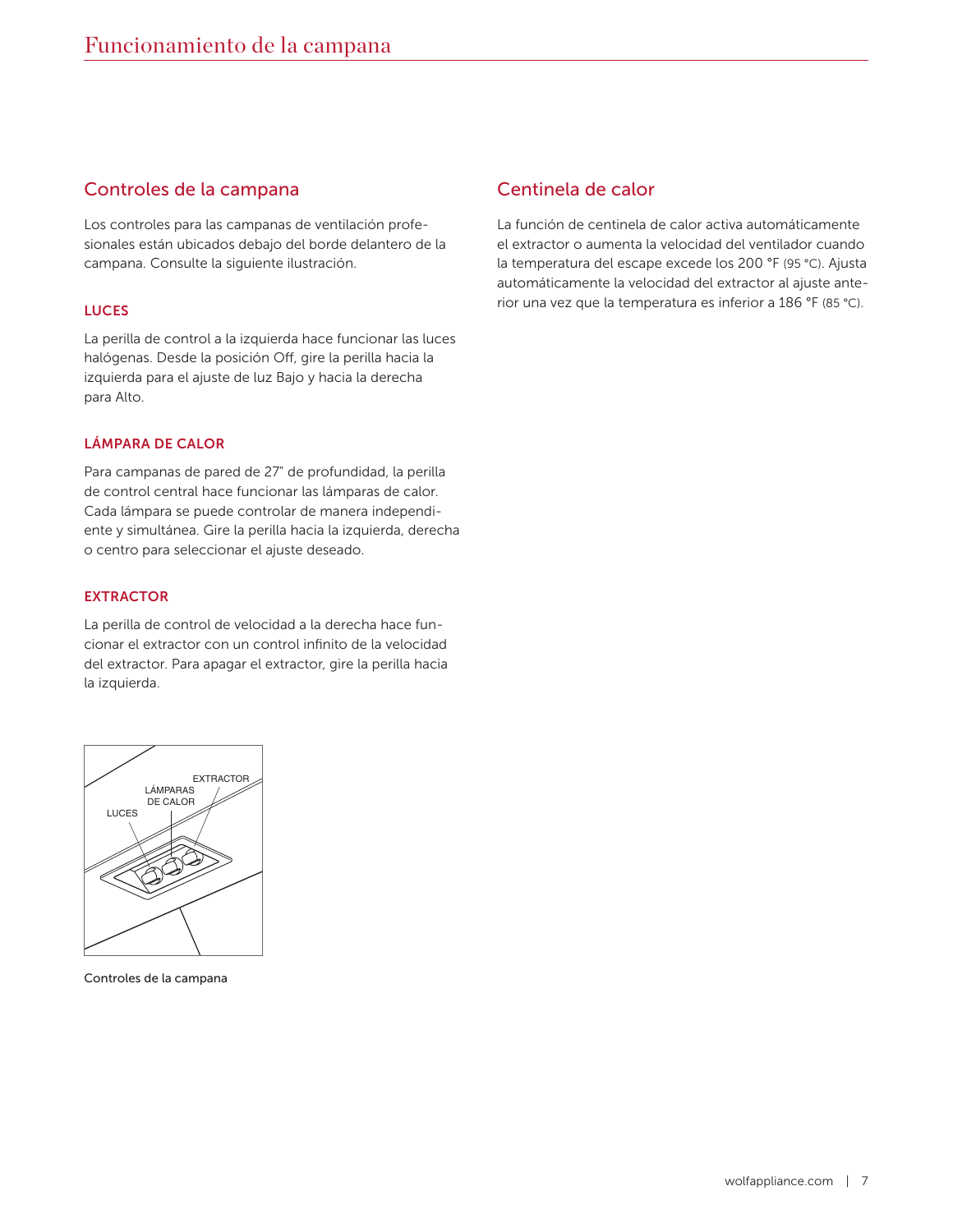# Iluminación

## FOCOS

Las campanas de ventilación profesionales requieren focos halógenos GU10 de 50W, 120V, disponibles a través de un distribuidor autorizado de Wolf. Para obtener más información acerca de los distribuidores locales, visite la sección para encontrar una sala de exposición de nuestro sitio web, wolfappliance.com.

Se suministra un cambiador de foco tipo ventosa. Para quitar un foco, use el cambiador para girar el foco hacia la derecha un cuarto de vuelta. Consulte la siguiente ilustración.

# Lámparas de calor

En el caso de campanas de pared de 27" de profundidad, dos receptáculos de lámparas de calor requieren focos R40, de 250W (no provistos).

Deje que la lámpara de calor se enfríe antes de cambiar el foco. Desatornille el foco para cambiarlo.

#### A PRECAUCIÓN

Tenga cuidado al cambiar los focos de las lámparas de calor. Las partes adyacentes de la campana de ventilación pueden retener el calor.



Reemplazo del foco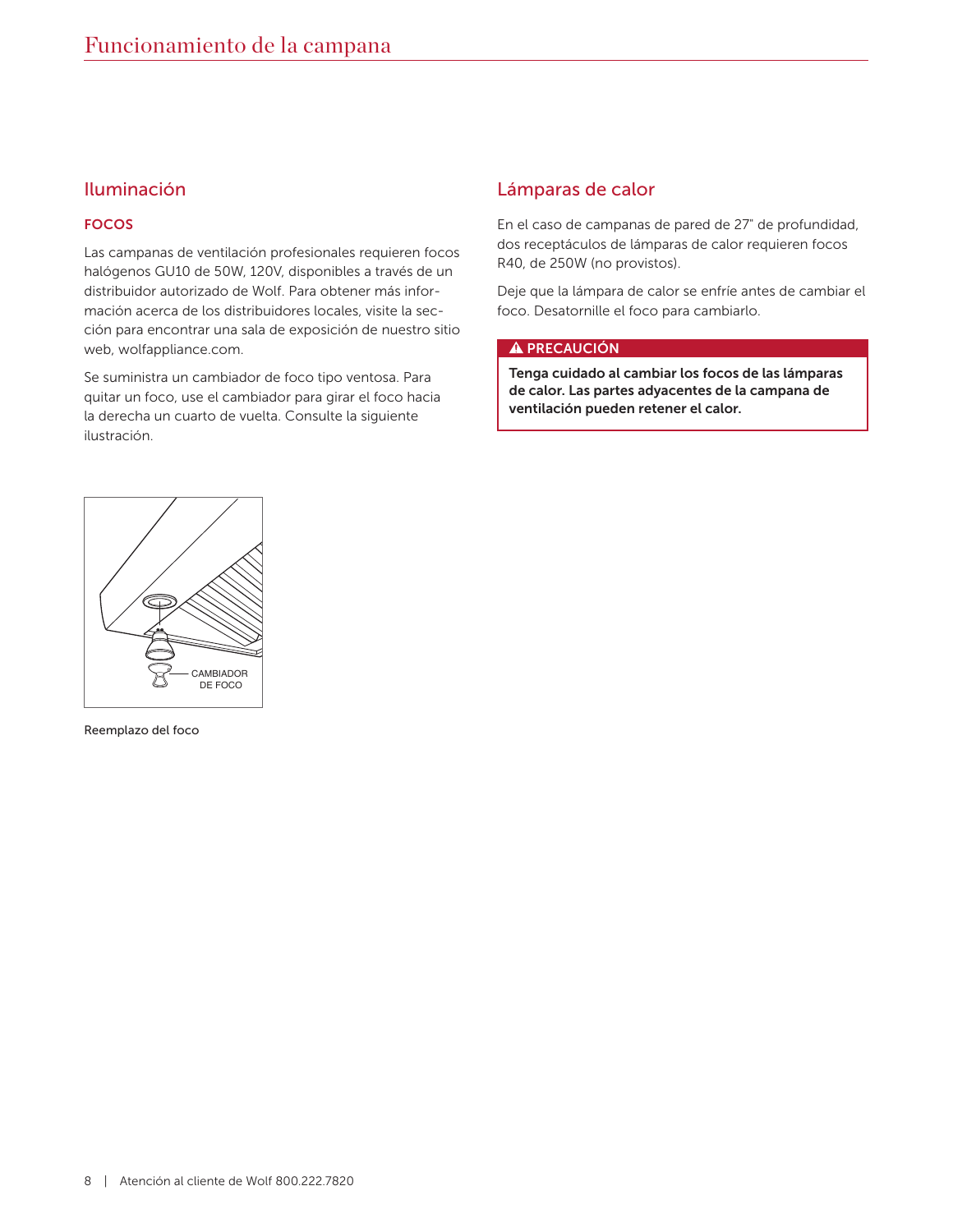# Filtros, separadores y engrasador

AVISO IMPORTANTE: Los espaciadores no se incluyen con las capuchas de perfil bajo. Las copas de grasa y los espaciadores no se incluyen con los revestimientos del capó.

Los filtros, separadores y engrasador(es) pueden lavarse en un lavaplatos. Consulte las recomendaciones para el cuidado. Lleve guantes para su manipulación.

AVISO IMPORTANTE: Algunos engrasadores son demasiado grandes para un lavaplatos.

Para quitar los filtros, presione hacia arriba y, luego, gire la parte inferior hacia abajo. Para quitar los separadores, deslice el separador hacia el centro de la campana ligeramente. Presione hacia arriba y gire la parte inferior hacia abajo. Para quitar el engrasador(es), alce verticalmente para quitarlo de la brida posterior. Revise las siguientes ilustraciones.

AVISO IMPORTANTE: Instale el engrasado(es), y luego, instale los separadores y los filtros.

# UM<br>Kalendar



Filtros **Separador** 



Engrasador

# Recomendaciones para el cuidado

| <b>LIMPIEZA</b>                    |                                                                                                                                                                                                                                                                                                                                               |
|------------------------------------|-----------------------------------------------------------------------------------------------------------------------------------------------------------------------------------------------------------------------------------------------------------------------------------------------------------------------------------------------|
| Acero<br>inoxidable                | Utilice un limpiador no abrasivo para acero<br>inoxidable y aplique con un paño suave que<br>no deje pelusa. Para resaltar el lustre natural,<br>limpie suavemente la superficie con una tela de<br>microfibra humedecida con agua y, luego, pula<br>en seco con una gamuza. Siempre siga la direc-<br>ción del acabado del acero inoxidable. |
| Perillas<br>de control             | Utilizando un paño húmedo, límpielas con<br>detergente suave o desengrasante en aerosol.<br>Enjuague y seque.<br><b>AVISO IMPORTANTE:</b> No aplique los limpiad-<br>ores directamente sobre las perillas de control.                                                                                                                         |
| Filtros de grasa<br>y engrasadores | Limpie cada 3–6 meses. Los filtros de grasa se<br>pueden lavar y son apropiados para la mayoría<br>de los lavavajillas. Limpie los filtros de grasa<br>y los engrasadores con un trapo para retirar<br>el exceso de grasa antes de colocarlos en el<br>lavavajillas.                                                                          |
|                                    | Para engrasadores demasiado grandes para el<br>lavavajillas, limpie la copa para retirar el exceso<br>de grasa y luego lave a mano con agua y jabón.                                                                                                                                                                                          |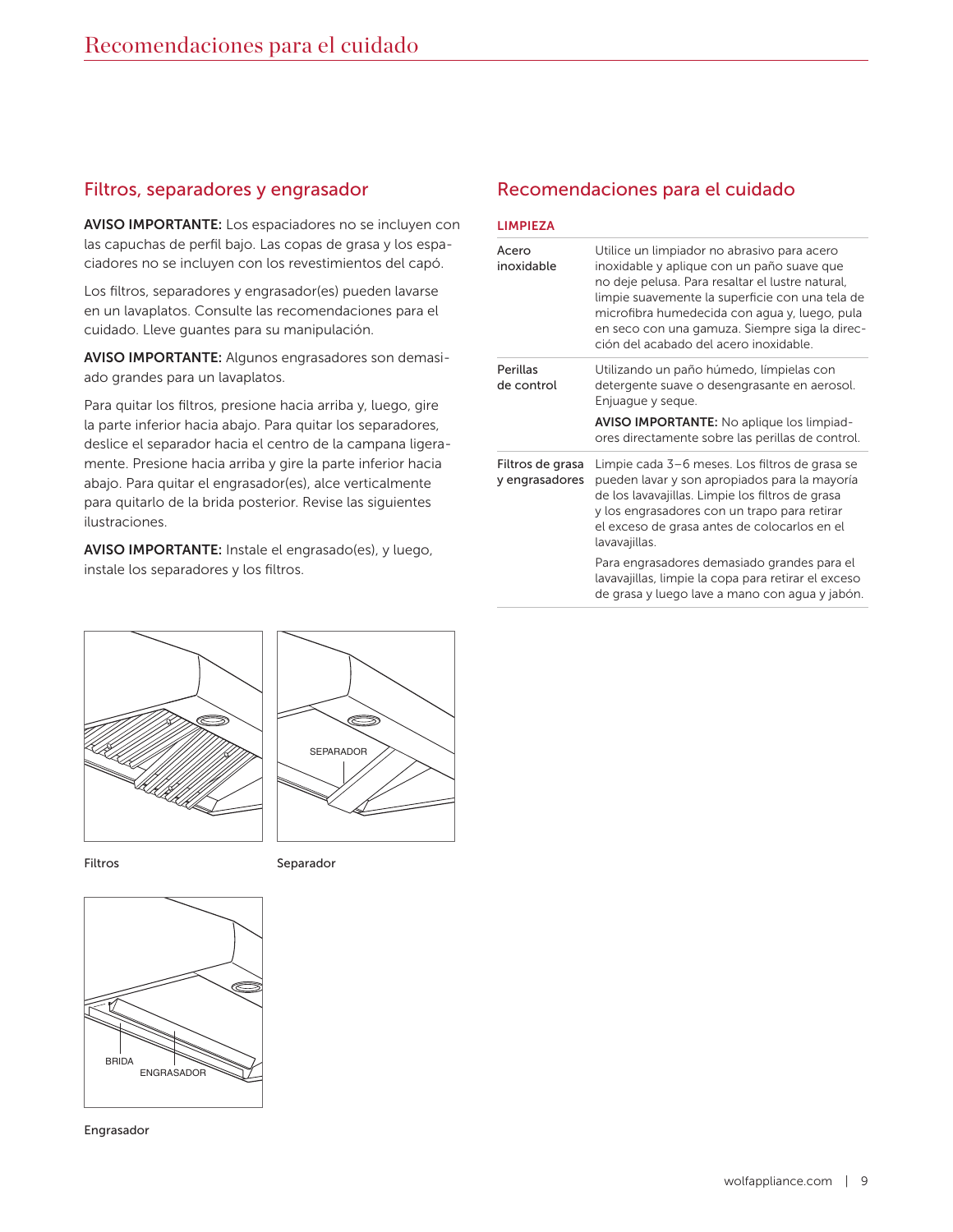# Resolución de problemas

#### OPERACIÓN

#### La campana de ventilación no funciona.

- Compruebe que esté encendida.
- Compruebe que la alimentación eléctrica a la campana y el interruptor de circuito de la casa estén encendidos.

#### SERVICIO

- Para mantener la calidad incorporada en su producto, póngase en contacto con el servicio certificado de fábrica de Wolf. Para conocer los datos del centro de servicio certificado de fábrica de Wolf más cercano, consulte la sección de Soporte de productos de nuestro sitio web, wolfappliance.com o bien, llame a la línea de atención al cliente de Wolf al 800-222-7820.
- Al comunicarse con el servicio, necesitará el modelo y número de serie de su producto. Los dos números también aparecen en la placa de datos del producto. Consulte en la página 6 la ubicación de la placa de datos.
- Para fines de la garantía, usted también necesitará la fecha de instalación y el nombre de su distribuidor autorizado de Wolf. Esta información debe estar registrada en la página 3 de este manual.

Sub-Zero, Sub-Zero & Design, Sub-Zero & Snowflake Design, Dual Refrigeration, The Living Kitchen, Great American Kitchens The Fine Art of Kitchen Design, Wolf, Wolf & Design, Wolf Gourmet, W & Design, red colored knobs, Cove, and Cove & Design son marcas registradas y marcas de servicio de Sub-Zero Group, Inc. y sus asociados. Todas las demás marcas registradas son propiedad de sus dueños respectivos en los Estados Unidos y otros países.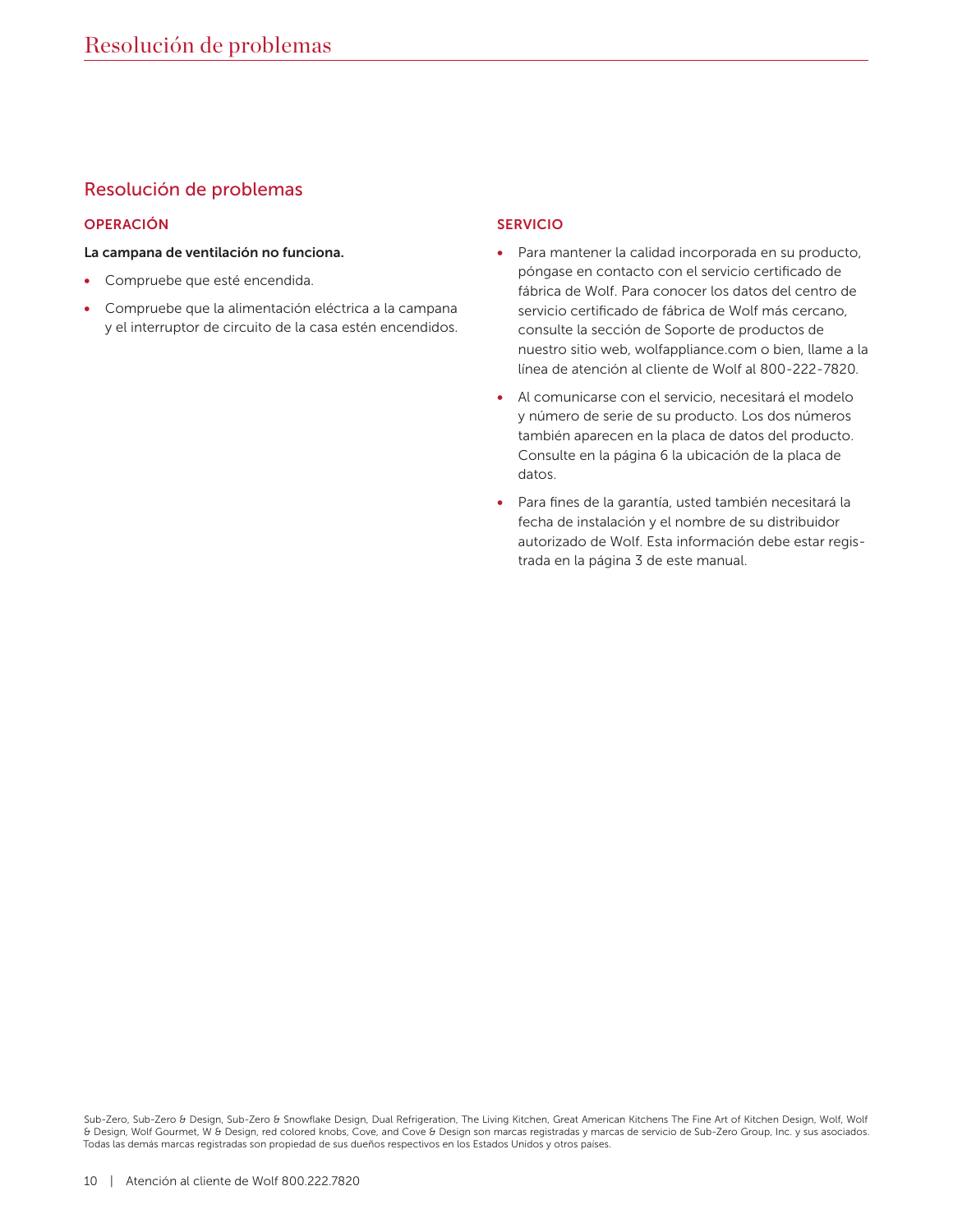# Garantía limitada residencial de Wolf Appliance

#### PARA USO RESIDENCIAL

#### GARANTÍA COMPLETA DE DOS AÑOS\*

Durante dos años a partir de la fecha de la instalación original, la garantía de su producto Wolf Appliance cubre todas las partes y mano de obra para reparar o reemplazar, bajo el uso residencial normal, cualquier parte del producto que se compruebe estar defectuosa en material o mano de obra. Todos los servicios proporcionados por Wolf Appliance bajo la garantía anterior deben ser ejecutados por servicios certificados de fábrica de Wolf, a menos que Wolf Appliance, Inc. lo especifique de otra manera. El Servicio será proporcionado durante el horario comercial normal.

#### GARANTÍA LIMITADA DE CINCO AÑOS

Por cinco años a partir de la fecha de la instalación original, Wolf Appliance reparará o reemplazará los siguientes componentes que se comprueben estar defectuosos en material o mano de obra: quemadores de gas (excluyendo la apariencia), elementos eléctricos de calentamiento, motores de sopladores (campanas de ventilación), módulos de control eléctrico, tubos magnetrón y generadores de inducción. Si el propietario utiliza el servicio certificado de fábrica de Wolf, el prestador del servicio reparará o reemplazará estas partes mediante el pago de todos los otros costos, incluyendo mano de obra, a cargo del propietario. Si el propietario utiliza un servicio no certificado, debe ponerse en contacto con Wolf Appliance, Inc. (utilizando la información anotada más adelante) para recibir los componentes reparados o de reemplazo. Wolf Appliance no reembolsará al propietario los importes correspondientes a componentes comprados a un servicio no certificado o a otras fuentes.

#### TÉRMINOS APLICABLES A CADA GARANTÍA

La garantía se aplica solamente a los productos instalados para uso residencial normal. La garantía se aplica solamente a los productos instalados en cualquiera de los cincuenta estados de los Estados Unidos, el Distrito de Columbia o las diez provincias de Canadá. Esta garantía no cubre las partes o mano de obra para corregir cualquier defecto causado por negligencia, accidente o uso, mantenimiento, instalación, servicio o reparación inadecuados.

LOS RECURSOS DESCRITOS ANTERIORMENTE PARA CADA GARANTÍA SON LOS ÚNICOS QUE WOLF APPLIANCE, INC. PROPOR-CIONARÁ, YA SEA BAJO ESTA GARANTÍA O BAJO CUALQUIER GARANTÍA QUE RESULTE DE LA APLICACIÓN DE LA LEY. WOLF APPLIANCE, INC. NO SE HACE RESPONSABLE POR LOS DAÑOS INDIRECTOS O INCIDENTALES DERIVADOS DE LA VIOLACIÓN DE ESTA GARANTÍA O CUALQUIER OTRA GARANTÍA, YA SEA EXPRESA, IMPLÍCITA O LEGAL.

Algunos estados no permiten la exclusión o limitación de daños incidentales o consecuentes, por lo tanto la limitación o exclusión anterior podrían no aplicarse en su caso. Esta garantía le otorga derechos legales específicos, y usted también puede tener otros derechos legales que varían entre estados.

Para recibir las partes o el servicio y el nombre del servicio certificado de fábrica de Wolf más cercano a usted, póngase en contacto con Wolf Appliance, Inc., P.O. Box 44848, Madison, WI 53744; Verifique la sección de Soporte de productos de nuestro sitio web, wolfappliance.com, envíenos un correo electrónico a customerservice@subzero.com o llame al 800-222-7820.

\*Las puertas, paneles, manijas, estructuras de acero inoxidable y superficies internas están cubiertas por una garantía limitada de 60 días sobre piezas y mano de obra, por defectos cosméticos.

\*Los filtros de repuesto para los kits de circulación de la campana de ventilación no están cubiertos por la garantía del producto.

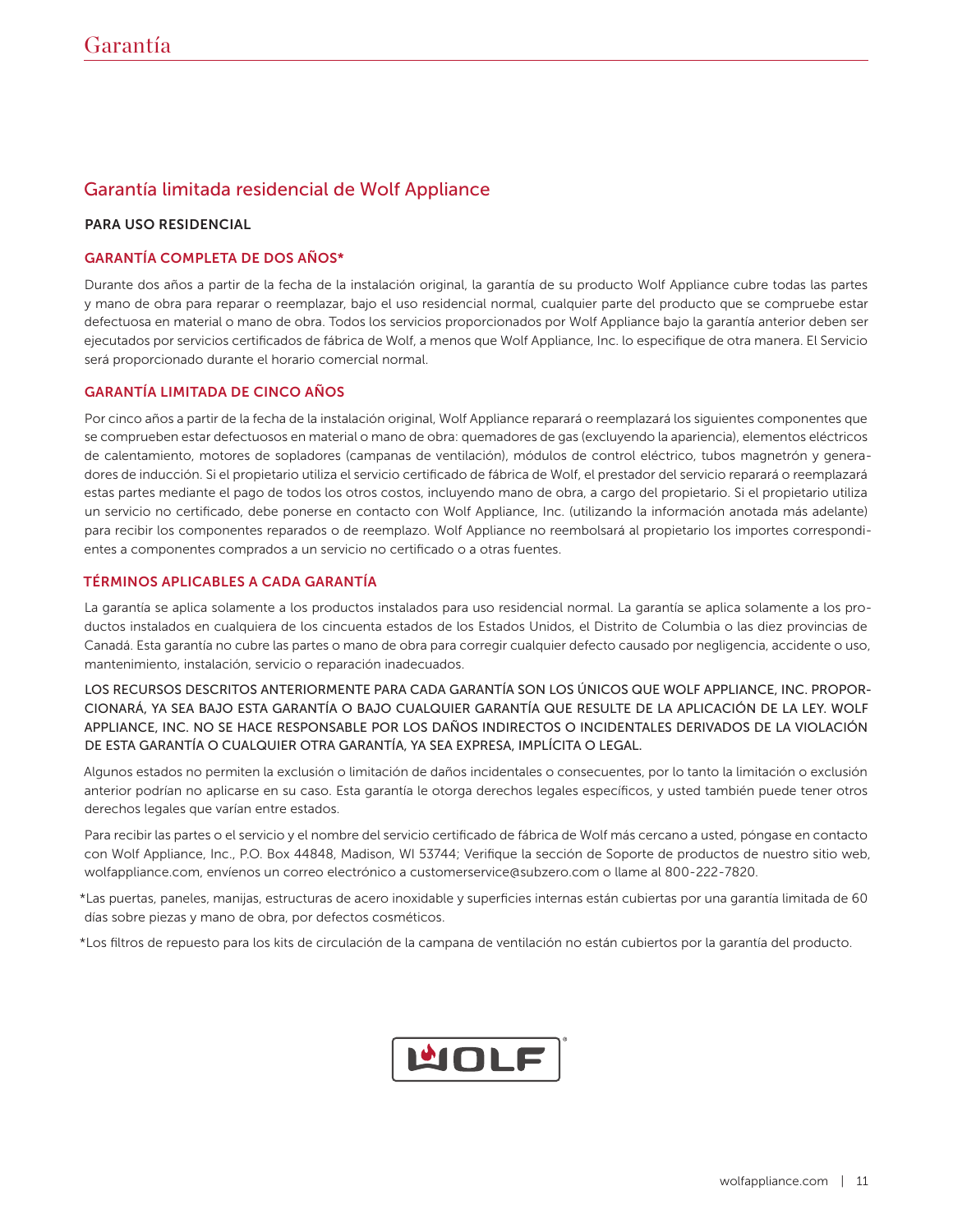# Table des matières

- Hotte de ventilation de style professionnel
- Précautions de sécurité
- Caractéristiques de la hotte
- Fonctionnement de la hotte
- Recommandations d'entretien
- Dépannage
- Garantie de Wolf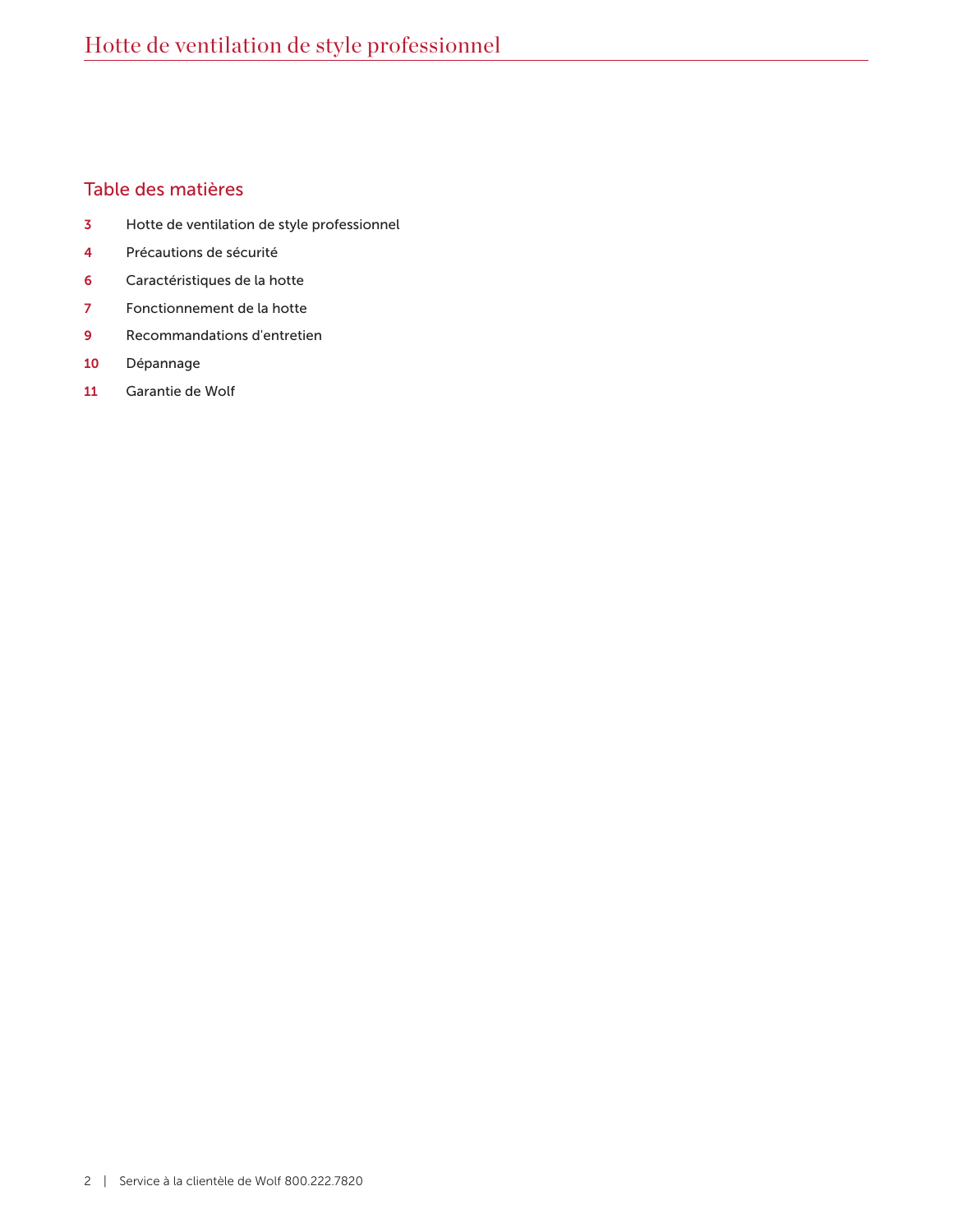# Service à la clientèle

Le numéro de modèle et le numéro de série sont imprimés sur la fiche d'enregistrement du produit ci-jointe. Les deux numéros sont aussi indiqués sur la plaque signalétique du produit. Reportez-vous à la page 6 pour connaître l'emplacement de la plaque signalétique. Pour les besoins de la garantie, vous devrez aussi avoir la date d'installation et le nom de votre dépositaire Wolf autorisé. Inscrivez ces renseignements ci-dessous pour consultation ultérieure.

#### RENSEIGNEMENTS SUR LE SERVICE

| Numéro de modèle           |  |
|----------------------------|--|
| Numéro de série            |  |
| Date de l'installation     |  |
| Nom du service certifié    |  |
| Numéro du service certifié |  |
| Dépositaire autorisé       |  |
| Numéro du dépositaire      |  |

Si votre produit a besoin d'être réparé, assurez-vous d'utiliser un fournisseur de service certifié par l'usine Wolf recommandé par notre centre de service à la clientèle, ou sélectionnez-en un parmi la liste de fournisseurs disponibles à wolfappliance.com/locator. Tous les fournisseurs de service certifiés par l'usine sont soigneusement sélectionnés et rigoureusement formés par nous.

# Remarque importante

Pour s'assurer que ce produit est installé et utilisé en toute sécurité et aussi efficacement que possible, prenez note des types de renseignement mis en évidence tout au long de ce guide :

REMARQUE IMPORTANTE met en évidence des renseignements qui sont particulièrement importants.

MISE EN GARDE indique une situation où une blessure mineure ou des dommages au produit peuvent se produire si les directives ne sont pas respectées.

AVERTISSEMENT décrit un danger qui peut causer une blessure grave ou la mort si les précautions ne sont pas respectées.

REMARQUE IMPORTANTE : tout au long de ce guide, les dimensions entre parenthèses sont en millimètres à moins d'indication contraire.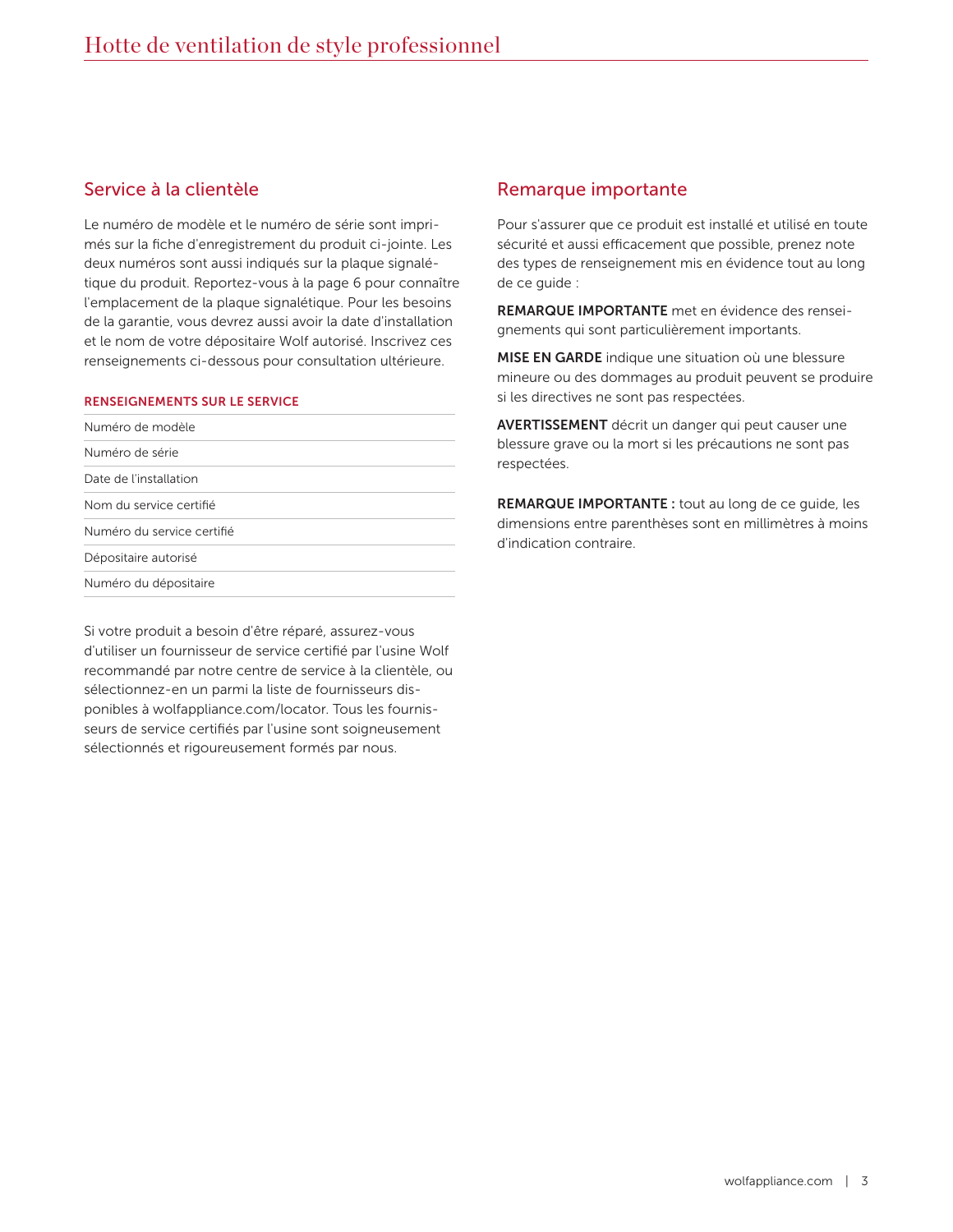# DIRECTIVES IMPORTANTES

# LISEZ ET CONSERVEZ CES DIRECTIVES

- Lisez ce guide d'utilisation et d'entretien attentivement avant d'utiliser votre nouvelle hotte de ventilation afin de réduire le risque d'incendie, de choc électrique ou de blessures.
- Assurez-vous que l'installation et le service sont appropriés. Cet appareil doit être correctement installé et mis à la terre par un technicien qualifié.
- Le service de garantie doit être effectué par un centre de service Wolf certifié par l'usine.
- Le travail d'installation et le câblage électrique doivent être effectués par une (des) personne(s) qualifiée(s) conformément à tous les codes et normes applicables, y compris ceux concernant la construction résistante au feu.

# A AVERTISSEMENT

# EN VUE DE RÉDUIRE LE RISQUE D'INCENDIE, DE CHOC ÉLECTRIQUE OU DE BLESSURES, RESPECTEZ LES ÉLÉMENTS SUIVANTS :

- a) Utilisez cette unité uniquement de la façon prévue par le fabricant. Si vous avez des questions, communiquez avec le fabricant.
- b) Avant de réparer ou de nettoyer l'unité, débranchez-la ou coupez le courant sur le panneau de commande et verrouillez les moyens de débrancher le service pour empêcher le courant d'être remis en marche accidentellement. Lorsque les moyens de débrancher le service ne peuvent pas être verrouillés, fixez un dispositif d'avertissement bien en vue, comme une étiquette, au panneau de service.

# PRÉCAUTIONS DE SÉCURITÉ GÉNÉRALE

- Il faut suffisamment d'air pour la combustion appropriée et l'évacuation des gaz par le conduit (cheminée) de l'équipement de chauffage au mazout pour éviter le refoulement de l'air.
- Suivez les directives du fabricant de l'équipement de chauffage et les normes de sécurité comme celles publiées par la National Fire Protection Association (NFPA ou association nationale de protection contre les incendies), l'American Society for Heating, Refrigeration and Air Conditioning Engineers (ASHRAE ou société américaine des ingénieurs de chauffage, réfrigération et climatisation) et les autorités locales concernant les codes.

# **A MISE EN GARDE**

Pour ventilation générale seulement. N'utilisez pas pour évacuer des matières et des vapeurs dangereuses ou explosives.

- Les ventilateurs à enveloppe doivent toujours être ventilés vers l'extérieur.
- En vue de réduire le risque d'incendie, utilisez seulement des gaines en acier.

# A MISE EN GARDE

En vue de réduire le risque d'incendie et correctement évacuer l'air, assurez-vous d'acheminer l'air vers l'extérieur. Ne ventilez pas l'évacuation dans des espaces entre des murs ou des plafonds ou dans des greniers, des galeries ou des garages.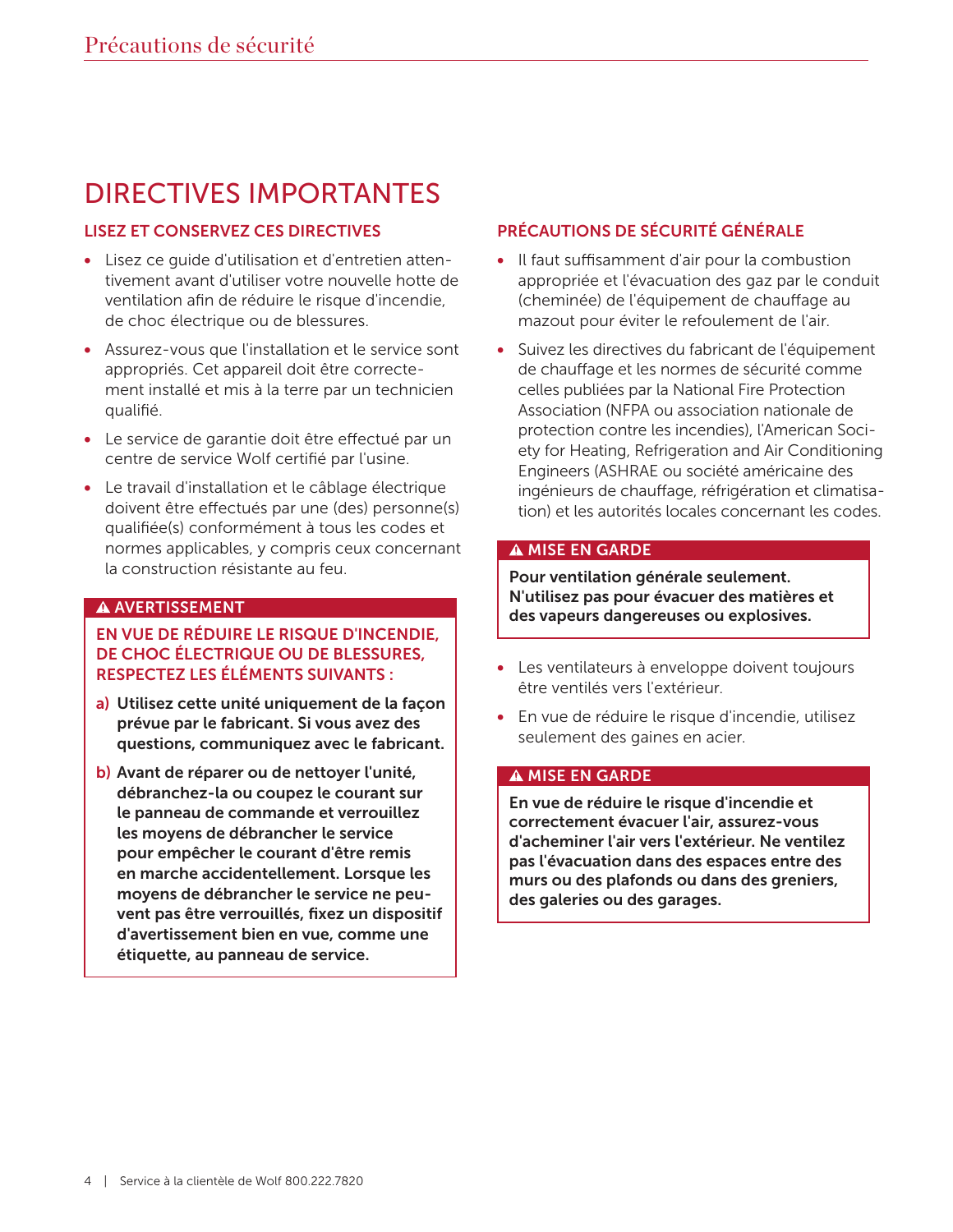# DIRECTIVES IMPORTANTES

# PRÉCAUTIONS DE SÉCURITÉ GÉNÉRALE

- Ne réparez pas et ne remplacez pas cet appareil à moins que cela ne soit spécifiquement recommandé dans ce guide. Tout autre service doit être effectué par un technicien qualifié.
- Pour éviter d'endommager le roulementmoteur ou de déséquilibrer les rotors, gardez la pulvérisation de cloison sèche, la poussière de construction, etc. loin de l'unité électrique.
- Lorsque vous coupez ou percez dans un mur ou un plafond, n'endommagez pas les fils électriques ou d'autres services publics cachés.
- Veuillez lire l'étiquette de spécification sur la hotte de ventilation pour obtenir de plus amples renseignements et connaître les exigences.

# A AVERTISSEMENT

# EN VUE DE RÉDUIRE LE RISQUE D'UN INCENDIE DE GRAISSE SUR UN DESSUS DE CUISINIÈRE :

- a) Ne laissez jamais les unités de surface sans surveillance lorsque les réglages sont élevés. Les débordements par bouillonnement causent de la fumée et des renversements graisseux qui peuvent s'enflammer. Chauffez les huiles lentement à feu doux ou moyen.
- b) Mettez toujours la hotte en marche lorsque vous cuisinez à feu vif ou lorsque vous flambez des aliments (comme des crêpes Suzette, des cerises jubilés, du bœuf au poivre flambé).
- c) Nettoyez les éventails de ventilation fréquemment. Ne laissez pas de la graisse s'accumuler sur le ventilateur ou le filtre.
- d) Utilisez une poêle de taille appropriée. Utilisez toujours un ustensile de cuisson approprié pour la taille de l'élément en surface.

# A AVERTISSEMENT

AFIN DE RÉDUIRE LE RISQUE DE BLESSURES EN CAS D'INCENDIE DE GRAISSE SUR UN DESSUS DE CUISINIÈRE, RESPECTEZ LES DIRECTIVES SUIVANTES :

- a) ÉTOUFFEZ LES FLAMMES avec un couvercle bien ajusté, une tôle à biscuits ou un plateau métallique, puis éteignez le brûleur. FAITES ATTENTION DE NE PAS VOUS BRÛLER. Si les flammes ne s'éteignent pas immédiatement, ÉVACUEZ ET APPELEZ LES POMPIERS.
- b) NE RAMASSEZ JAMAIS UNE POÊLE EN FEU—vous risqueriez de vous brûler.
- c) N'UTILISEZ PAS DE L'EAU, y compris des linges à vaisselle et des serviettes mouillés—cela causerait une violente explosion de vapeur.
- d) Utilisez un extincteur SEULEMENT si :
	- 1) Vous savez que vous avez un extincteur de classe ABC et vous savez déjà comment l'utiliser.
	- 2) Le feu est petit et contenu dans la zone où il a commencé.
	- 3) Les pompiers ont été appelés.
	- 4) Vous pouvez lutter contre le feu en gardant votre dos vers une sortie.
- \* Selon les « Conseils de sécurité-incendie pour la cuisine » publiés par la NFPA.

# **A AVERTISSEMENT**

# PROPOSITION 65 POUR RESIDENTS DE LA **CALIFORNIE**

Cancer et Troubles de l'appareil reproducteur www.P65Warnings.ca.gov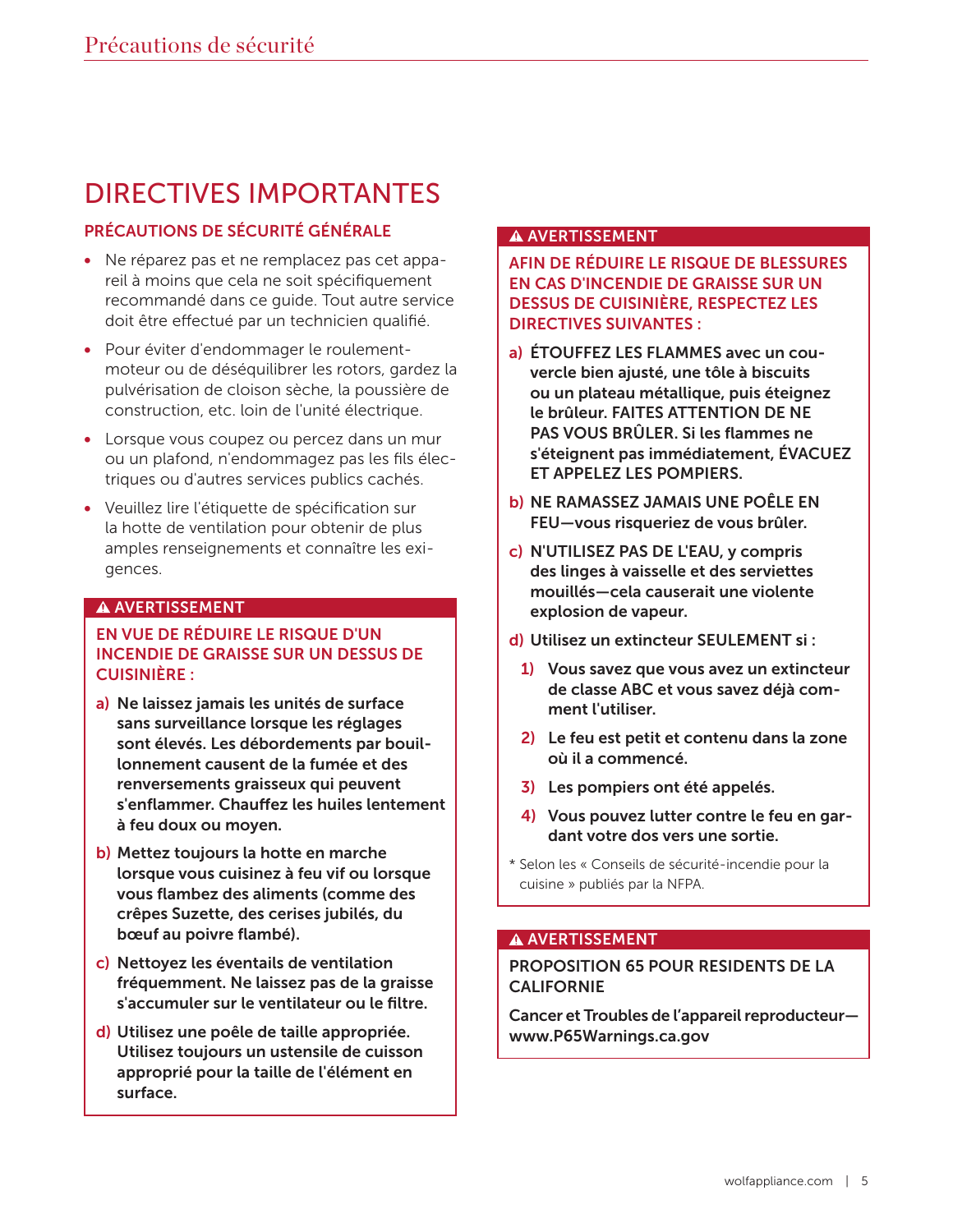# Caractéristiques de la hotte de ventilation de style professionnel

#### CARACTÉRISTIQUES

| Plaque signalétique du produit<br>(dans la coquille de la hotte) |
|------------------------------------------------------------------|
| Commandes encastrées                                             |
| Filtres                                                          |
| Éclairage halogène                                               |
|                                                                  |

HOTTE D'ÎLOT



HOTTE MURALE



Hottes d'îlot PI5434418 illustrée

# DOUBLURE DE HOTTE



Doublure de hotte PL462212 illustrée

# HOTTE MURALE CHEMINÉE

Hotte murale PW482418 illustrée



Hotte murale cheminée PWC482418 illustrée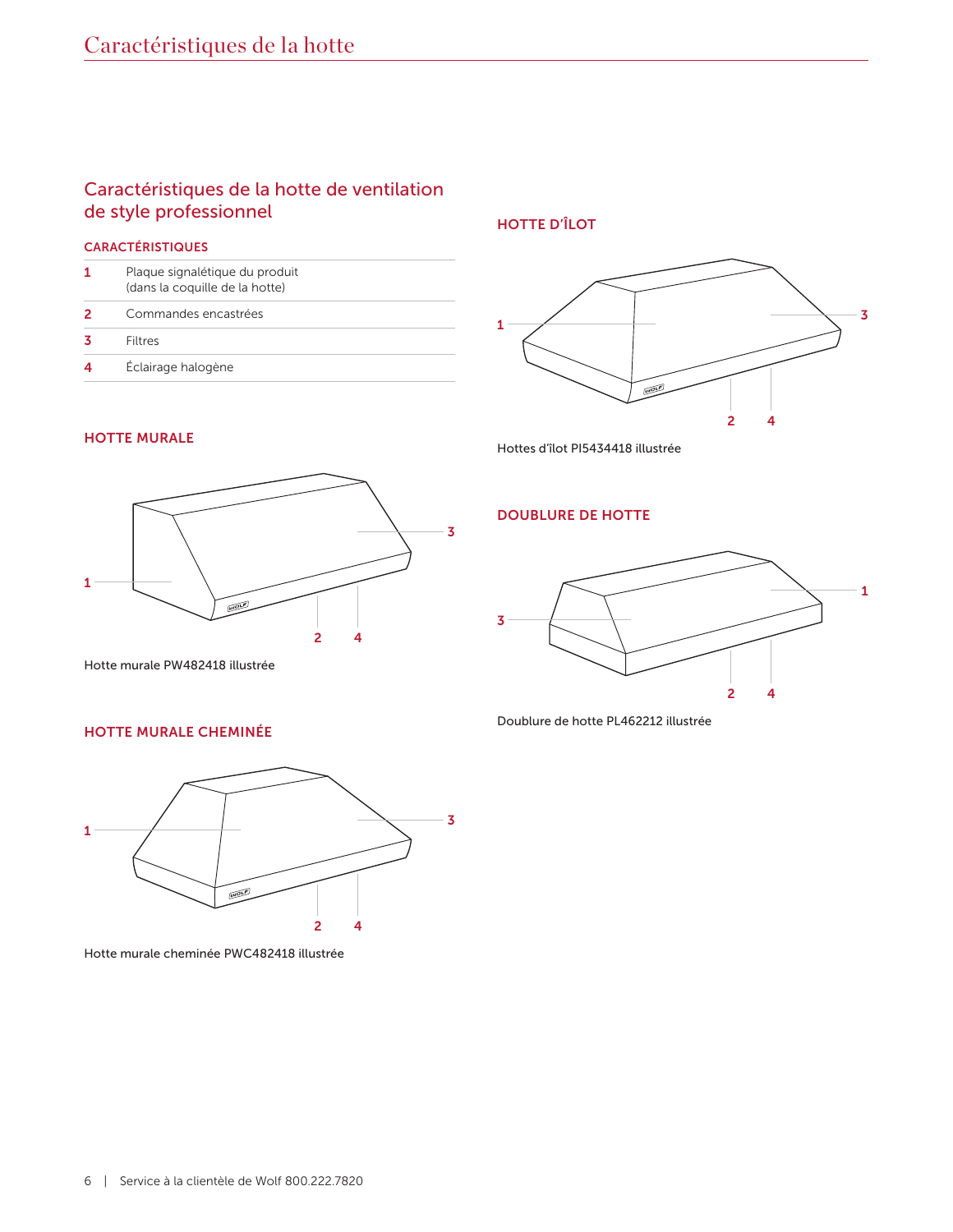# Commandes de la hotte

Les commandes des hottes de ventilation de style professionnel sont encastrées sous le rebord avant de la hotte. Reportez-vous à l'illustration ci-dessous.

#### LUMIÈRES

Le bouton de commande à la gauche contrôle les lumières halogènes. Depuis la position d'arrêt, tournez le bouton vers la gauche pour un éclairage faible et vers la droite pour un éclairage plus intense.

#### LAMPE INFRAROUGE

Pour les hottes murales de 27 po de profondeur, le bouton de commande central contrôle les lampes infrarouges. Chaque lampe peut être contrôlée individuellement ou simultanément. Tournez le bouton vers la gauche, la droite ou le centre pour sélectionner le réglage voulu.

#### VENTILATEUR

Le bouton de commande à la droite contrôle la vitesse du ventilateur de façon infinie. Pour éteindre le ventilateur, tournez le bouton dans le sens antihoraire.



Commandes de la hotte

# Sentinelle de chaleur

La fonction sentinelle de chaleur met automatiquement le ventilateur en marche ou augmente sa vitesse lorsque la température d'évacuation dépasse 200 °F (95 °C). Elle remet automatiquement la vitesse du ventilateur au réglage précédent lorsque la température tombe en dessous de 186 °F (85 °C).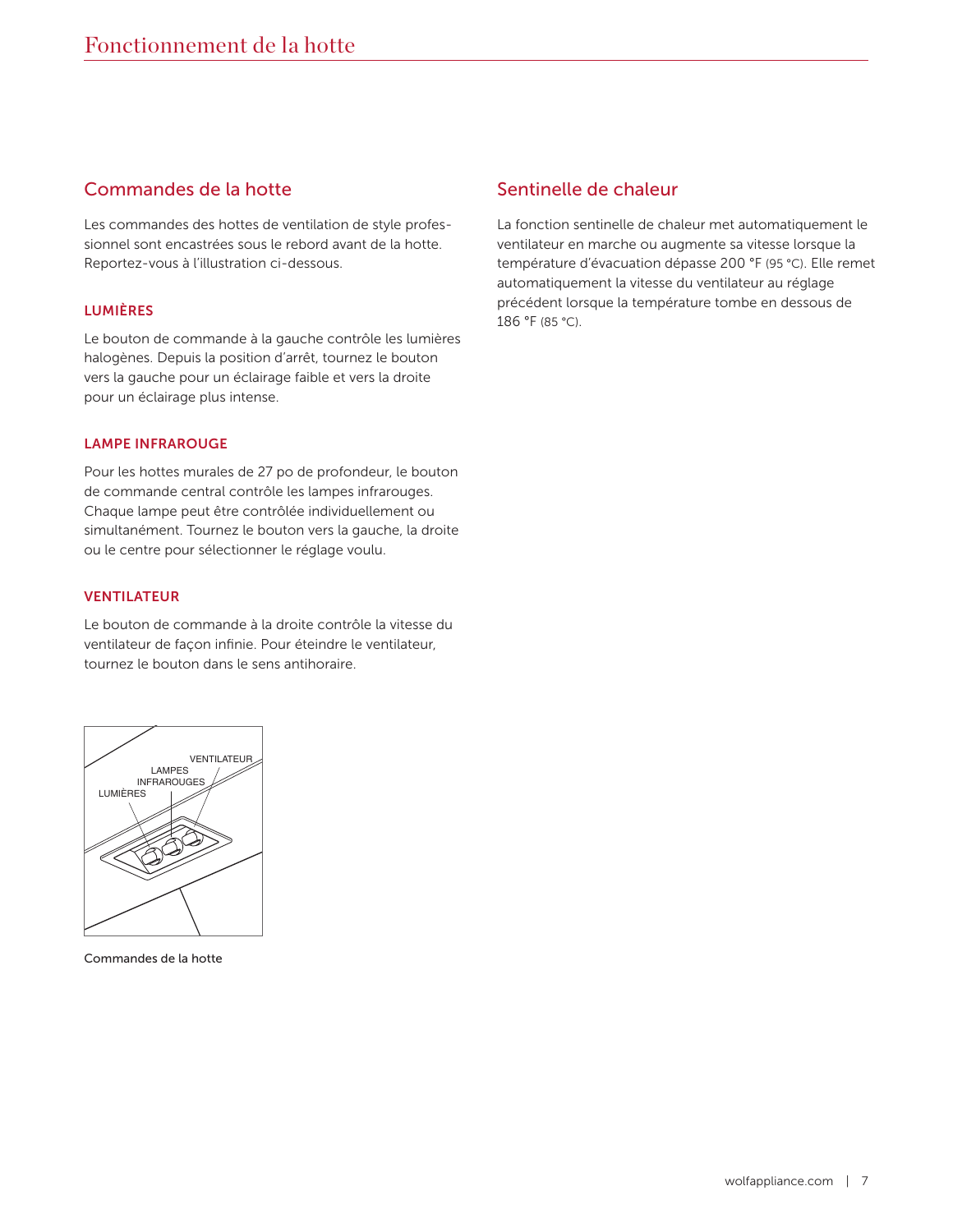# Éclairage

# AMPOULES

Les hottes de ventilation de style professionnel nécessitent des ampoules halogènes GU10 de 50 watts, 120 volts, offertes par les concessionnaires Wolf autorisés. Pour obtenir des renseignements sur le dépositaire local, visitez la section salle d'exposition de notre site Web, wolfappliance.com.

Un changeur d'ampoule de style à ventouse est fourni avec la hotte. Pour retirer une ampoule, utilisez le changeur pour tourner l'ampoule dans le sens horaire d'un quart de tour. Reportez-vous à l'illustration ci-dessous.

# Lampes infrarouges

Pour les hottes murales de 27 po de profondeur, deux prises de lampes infrarouges nécessitent des ampoules R40 de 250 watts (non comprises).

Laissez la lampe infrarouge se refroidir avant de remplacer l'ampoule. Dévissez l'ampoule pour la remplacer.

#### A MISE EN GARDE

Faites attention lorsque vous remplacez les ampoules des lampes infrarouges. Les pièces adjacentes de la hotte de ventilation peuvent conserver de la chaleur.



Remplacement d'une ampoule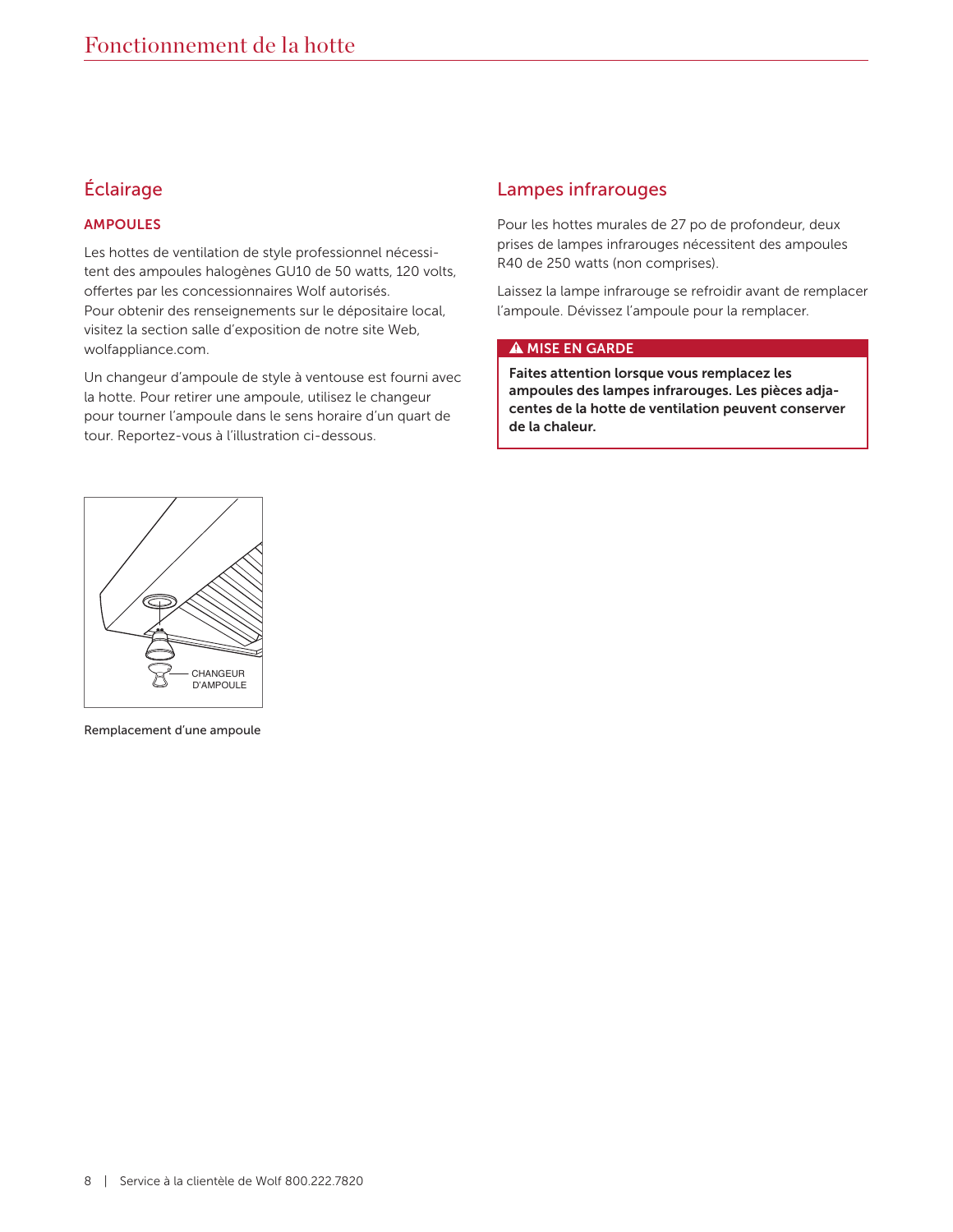# Filtres, entretoises et godet de graisse

REMARQUE IMPORTANTE : Les entretoises ne sont pas incluses avec les hottes à profil bas. Les godets à graisse et les entretoises ne sont pas inclus avec les doublures de capot.

Les filtres, les entretoises et le(s) godet(s) de graisse peuvent être lavés au lave-vaisselle. Reportez-vous aux recommandations d'entretien. Portez des gants pour les manipuler.

REMARQUE IMPORTANTE : Certains godets de graisse sont trop gros pour être lavés dans un lave-vaisselle.

Pour retirer les filtres, poussez-les vers le haut, puis tournez la partie inférieure vers le bas. Pour retirer les entretoises, glissez-les légèrement vers le centre de la hotte. Poussez-les vers le haut et tournez la partie inférieure vers le bas. Pour ce qui est du (des) godet(s) de graisse, soulevez-les verticalement pour les retirer de la bride arrière. Reportez-vous aux illustrations ci-dessous.

REMARQUE IMPORTANTE : Installez le(s) godet(s) de graisse, puis installez les entretoises et les filtres.





Filtres **Entretoise** 



Godet de graisse

# Conseils d'entretien

| <b>NETTOYAGE</b>       |                                                                                                                                                                                                                                                                                                                                    |
|------------------------|------------------------------------------------------------------------------------------------------------------------------------------------------------------------------------------------------------------------------------------------------------------------------------------------------------------------------------|
| Acier<br>inoxydable    | Utilisez un nettoyant non abrasif pour l'acier<br>inoxydable et appliquez-le avec un chiffon doux<br>non pelucheux. Pour faire ressortir le lustre<br>naturel, essuyez légèrement la surface avec un<br>chiffon en microfibres humecté d'eau suivi d'un<br>chamois à polir sec. Suivez toujours le grain de<br>l'acier inoxydable. |
| Boutons de<br>commande | Avec un chiffon humide, essuyez avec un déter-<br>gent doux ou un dégraissant en aérosol. Rincez<br>et séchez.                                                                                                                                                                                                                     |
|                        | <b>REMARQUE IMPORTANTE:</b> Ne pulvérisez pas<br>les produits à nettoyer directement sur les bou-<br>tons de commande.                                                                                                                                                                                                             |
| de graisse             | Filtres et godets Nettoyez tous les 3-6 mois. Les filtres de<br>graisse peuvent être lavés dans le lave-vaisselle<br>et sont conçus pour être insérés dans la plupart<br>de ces derniers. Essuyez les filtres et les godets<br>de graisse pour éliminer l'excédent de graisse<br>avant de les placer dans le lave-vaisselle.       |
|                        | Pour les godets de graisse qui sont trop gros<br>pour le lave-vaisselle, essuyez-les pour éliminer<br>l'excédent de graisse, puis lavez-les à la main<br>avec de l'eau et du savon                                                                                                                                                 |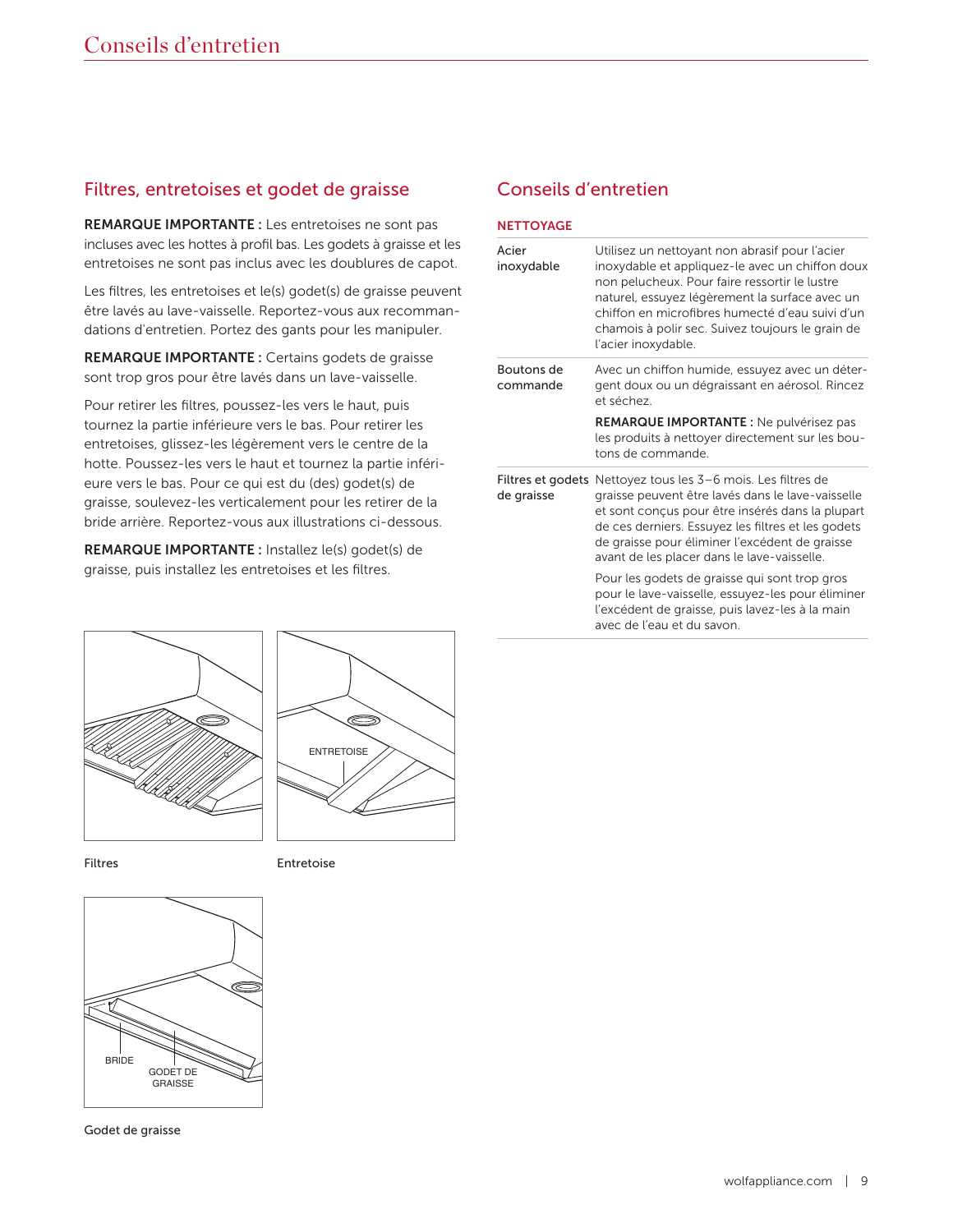# Dépannage

# FONCTIONNEMENT

#### La hotte de ventilation ne fonctionne pas.

- Assurez-vous qu'il y a du courant.
- Vérifiez l'alimentation électrique vers la hotte et assurez-vous que le disjoncteur est en marche.

# SERVICE

- Préservez la qualité intégrée dans votre produit en communiquant avec un service Wolf certifié par l'usine. Pour obtenir le nom du centre de service Wolf certifié par l'usine le plus près, consultez la section Support produit de notre site Web, wolfappliance.com ou appelez le service à la clientèle de Wolf au 800-222-7820.
- Avant d'appeler pour obtenir du service, ayez en main les numéros de modèle et de série de votre produit. Les deux numéros sont indiqués sur la plaque signalétique du produit. Reportez-vous à la page 6 pour connaître l'emplacement de la plaque signalétique.
- Pour les besoins de la garantie, vous devrez aussi avoir la date d'installation et le nom de votre dépositaire Wolf autorisé. Ces renseignements doivent être notés à la page 3 de ce guide.

Sub-Zero, Sub-Zero & Design, Sub-Zero & Snowflake Design, Dual Refrigeration, The Living Kitchen, Great American Kitchens The Fine Art of Kitchen Design, Wolf, Wolf & Design, Wolf Gourmet, W & Design, les boutons de couleur rouge, Cove et Cove & Design sont des marques déposées et de service de Sub-Zero Group, Inc. et ses filiales. Toutes les autres marques de commerce appartiennent à leurs propriétaires respectifs aux États-Unis et dans d'autres pays.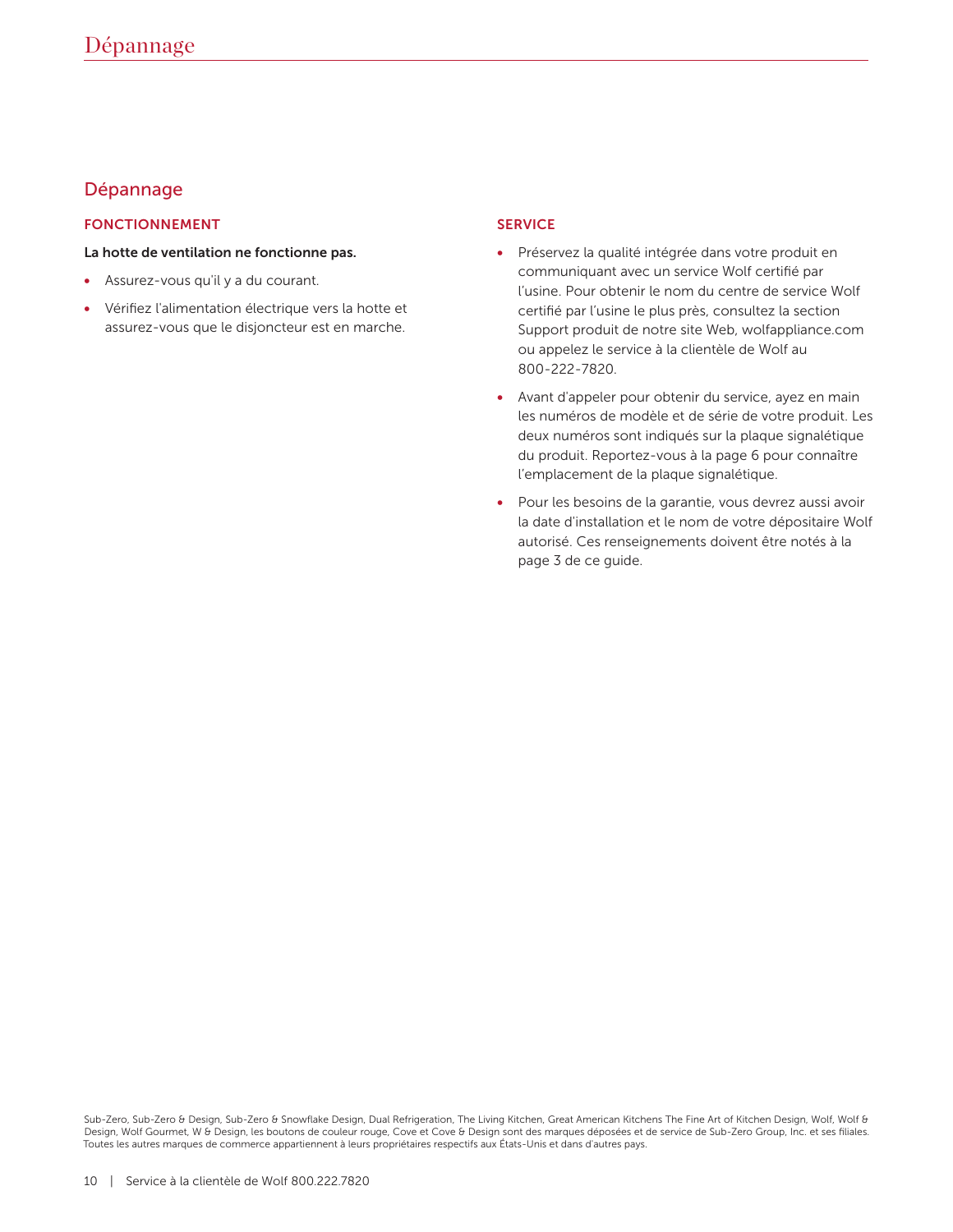# Garantie limitée résidentielle Wolf Appliance

#### POUR UTILISATION RÉSIDENTIELLE

#### GARANTIE COMPLÈTE DE DEUX ANS\*

Pendant deux ans à compter de la date d'installation originale, cette garantie de produit Wolf Appliance couvre toutes les pièces et la main d'œuvre pour réparer ou remplacer, selon un usage résidentiel normal, toute partie du produit qui s'avèrerait défectueuse en vertu des matériaux ou de la fabrication. Tout service fourni par Wolf Appliance en vertu de la garantie ci-dessus doit être effectué par un centre de service Wolf certifié par l'usine, à moins d'indication contraire de la part de Wolf Appliance, Inc. Le service sera fourni pendant les heures normales d'affaires.

#### GARANTIE LIMITÉE DE CINQ ANS

Pendant cinq ans à compter de la date originale d'installation, Wolf Appliance réparera ou remplacera les pièces suivantes qui s'avèreront défectueuses en vertu des matériaux ou de la fabrication : les brûleurs au gaz (sauf l'apparence), les éléments de chauffage électrique, les moteurs de soufflerie (hottes de ventilation), les circuits de contrôle électronique, les tubes magnétrons et les génératrices à induction. Si le propriétaire utilise le service Wolf certifié en usine, le fournisseur de service réparera ou remplacera ces pièces et le propriétaire paiera pour tous les autres frais, y compris la main d'œuvre. Si le propriétaire utilise un service non certifié, il doit communiquer avec Wolf Appliance, Inc. (avec les renseignements ci-dessous) pour obtenir des pièces réparées ou de rechange. Wolf Appliance ne remboursera pas le propriétaire pour les pièces achetées d'un service non certifié ou d'autres sources.

#### CONDITIONS S'APPLIQUANT À CHAQUE GARANTIE

La garantie s'applique uniquement aux produits installés pour un usage résidentiel normal. La garantie s'applique seulement aux produits installés dans l'un des cinquante états des États-Unis, dans le District of Columbia ou les dix provinces du Canada. Cette garantie ne couvre pas les pièces ou la main d'œuvre pour corriger tout défaut causé par de la négligence, un accident ou une utilisation, un entretien, une installation, un service ou une réparation inappropriés.

LES REMÈDES DÉCRITS CI-DESSUS POUR CHAQUE GARANTIE SONT LES SEULS QUI SONT OFFERTS PAR WOLF APPLIANCE, INC. EN VERTU DE CETTE GARANTIE OU EN VERTU DE TOUTE GARANTIE DÉCOULANT DE L'OPÉRATION DE LA LOI. WOLF APPLIANCE, INC. NE SERA PAS RESPONSABLE DES DOMMAGES INDIRECTS OU CONSÉCUTIFS DÉCOULANT DE LA VIOLATION DE CETTE GARANTIE OU DE TOUTE GARANTIE, EXPRESSE, IMPLICITE OU LÉGALE.

Certaines provinces ne permettent pas l'exclusion ou la restriction des dommages indirects ou consécutifs, par conséquent, la limite ou l'exclusion ci-dessus peut ne pas s'appliquer à votre cas. Cette garantie vous confère des droits légaux précis et vous pouvez aussi avoir d'autres droits légaux qui peuvent varier d'une province à l'autre.

Pour obtenir des pièces et/ou du service et le nom du centre de service Wolf certifié par l'usine le plus près de chez vous, communiquez avec Wolf Appliance, Inc., P.O. Box 44848, Madison, WI 53744 É.-U.; Consultez la section Support produit de notre site Web, wolfappliance.com, envoyez-nous un courriel à customerservice@subzero.com ou composez le 800-222-7820.

\*L'acier inoxydable (les portes, les panneaux, les poignées, les cadres et les surfaces intérieures) est couvert par une garantie limitée de 60 jours sur les pièces et la main d'œuvre pour toute défectuosité cosmétique.

\*Les filtres de rechange pour les trousse de recirculation de hotte ne sont pas couverts par la garantie du produit.